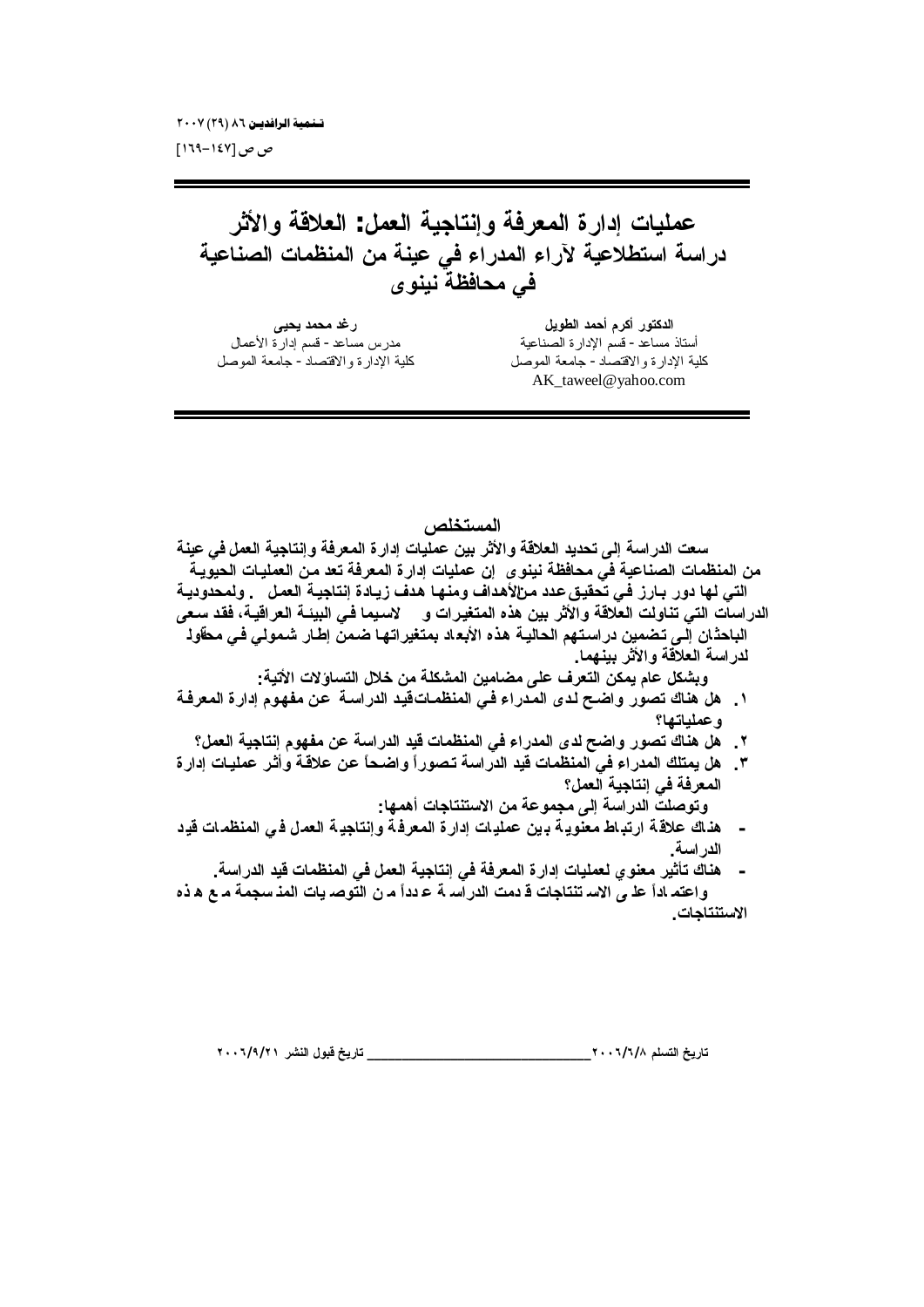## **The Processes of Knowledge Management and Labor Productivity: The Relation and The Impact: An Pilot Study in Managers' Opinions On a Sample of Industrial Organizations in Ninevah Province**

**Akram Al – Taweel (PhD)** Assistant Professor Department of Industrial Management University of Mosul

**Ragad M. Yehya** Assistant Lecturer Department of Industrial Management University of Mosul

## **Abstract**

The study sought to specify the relation and the impact between the processes of knowledge management and labor productivity in a sample of industrial organizations in Ninevah Province.

Processes of knowledge management are considered to be vital that have an eminent role in implementing some of the objectives including the increase of labor productivity.

Due to limited number of the studies that dealt with the relation and the impact between such variables in the Iraqi environment in particular; the two researchers have tried to include their current study these dimensions with variables within an inclusive frame in an attempt to study the relation  $\&$  the impact between them. In general, it is possible to recognize the contents of the problem through the following queries:

- 1. Do managers of the organizations under discussion have a clear vision about the concept of knowledge management and its processes?
- 2. Do managers of the organizations under discussion have a clear vision about the concept of labor productivity?
- 3. Do managers of the organizations under discussion have a clear vision about the relation & the impact of the processes of knowledge management on labor productivity?

The study has attained a number of inferences; the most important of which are as follows:

- There has been a significant correlation between the processes of knowledge management &labor productivity in the organizations under discussion.
- There has been a significant influence of the processes of knowledge management on labor productivity.

Relying on the aforementioned inferences attained by the research; a number of recommendations have been introduced consistent with these inferences.

**المقدمة** أصبح موضوعاً عمليات إدارة المعرفة وإنتاجية العمـــل مـــن الموضـــوعات المهمة التي بِشْد ترك فيها كتاب الإدار ة والاقتصاد المهتمين بالتقانة وغير هم في عالم اليوم. وتعد المعرفة الأساس الذي تستند اليه المنظمات بعامة والمنظمات الصّناعية بخاصة في مجالات المنافسة والإبـ داوهن ثم البقاء والنمو في عالم الأعمال . لــذا أهتم الكتّاب والبـــاحثون فـــي مجـــالّ الإدارة والاقتـــصـاد ومـــنـهم Heising and) ŚŔƏƊŬ»ƅŔƓž řžũŸƈƅŔŘũŔŧŏŚŕƔƆƈŸŗ (ÐÎÎÓ ŧƔŮũƏ ¿ƔƏųƅŔ)Ə Vorbeck,2000)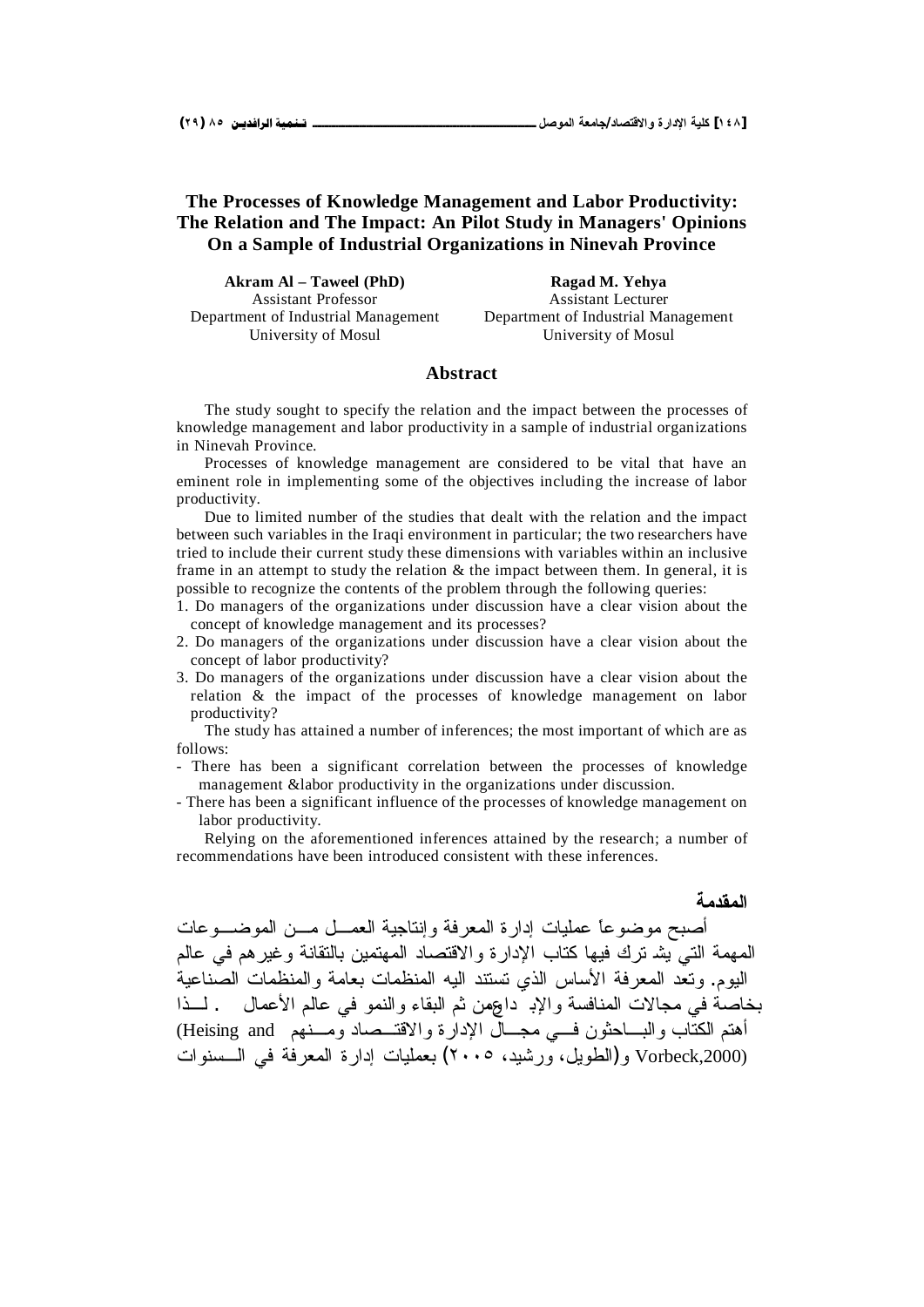الأخيرة من القرن الماضي والسنوات الأولى من هذا القرن نتيجة الدور الذي نذ حيه هذه العمليات في زيادة إنتاجية عناصر الإنتاج في المنظمة ومنها إنتاجيــة العمـــل وفي هذا السياق يؤكد الباحثان على أن عمليات إدارة المعرفة تعد مـــن العناصــــر الأساسية التي تقدم الدعم والمساندة للعاملين في المنظمة لزيادة إنتاجيتهم. إعتماداً على ما نقدم بثبت أن موضوعي عمليـــات إدارة المعرفـــة وإنتاجيـــة العمل يستحقان الدراسة لأهميتهما في نطوير منظماننا وجعلها باقيـــة فـــي دائــــرة المنافسة، الأمر الذي يتطلب معرفة علاقة وأثر عمليات إدارة المعرفة في إنتاجيـــة العمل في منظماتنا الصناعية ممثلة بعينة مختارة من المنظمـــات الـــصناعية فـــي محافظة نينوي. وقد تأطرت منهجية الدراسة على وفق المحاور الأنية:

أولأ – مشكلة الدر اسة

تسهم عمليات إدارة المعرفة في مساعدة المدراء في المنظمة علـــي تحقيـــق أهدافهم ومنها زيادة إنتاجية العمل، الأمر الذي يتطلب منهم الاهتمام بها مـــن أجـــل تحسين المعرفة والمهارة لدى الع املين لتعزيز قدراتهم في العمل، ومن ثـــم زيـــادة انتاجيتهم. ومن خلال الدراسة الاستطلاعية الأولية التي قام بها الباحثان فسي عـــدد من المنظمات الصناعية في محافظة نينوى للفترة من ٢-٢٧/١٠/٢٧ تبــين أن معرفة المدراء في هذه المنظمات بعلاقةعمليات إدارة المعرفة وأثرها في إنتاجيــة العمل محدودة، الأمر الذي حفز الباحثان على نتاول هذا الموضوع والذي يعد مـــن الموضوعات الحديثة نسبيًا . وبشكل عام يمكن النعرف على مضامين المشكلة مـــن خلال التساؤ لات الآتبة:

- ١. هل هناك نصور واضح لدى المدراء في المنظمات قيد الدراســـة عـــن مفهـــوم إدارة المعرفة وعملياتها؟
- ٢. هل هناك تصور واضح لدى المدراء في المنظمات قيد الدراســــة عـــن مفهـــوم إنتاجية العمل؟
- ٠.هل يمثلك المدراء في المنظمات فيد الدراسة نصوراً واضحاً عن علاقة عمليات إدارة المعرفة وأثرها في إنتاجية العمل ؟

## ثانياً – أهداف الدر اسة

في ضوءِ مشكلة الدر اسة، ينصب الهدف بشكل أساسي علـــي بيــــان ِ علاقــــة عمليات إدارة المعرفة وأثر هافي إنتاجية العمل ، فضلاً عن أن الدراسة نسعى إلــــي تحقيق الأهداف الآتية:

- ١. نقديم معالم نظرية لإدارات المنظمات قيد الدراسةص مفهـــوم إدارة المعرفـــة وعملياتها، فضلاً عن مفهوم إنتاجية العمل.
- ٢. اختلو علاقة الارتباط والأثر بين عمليات إدارة المعرفة وإنتاجية العمـــل فــــي المنظمات قدد الدر اسة.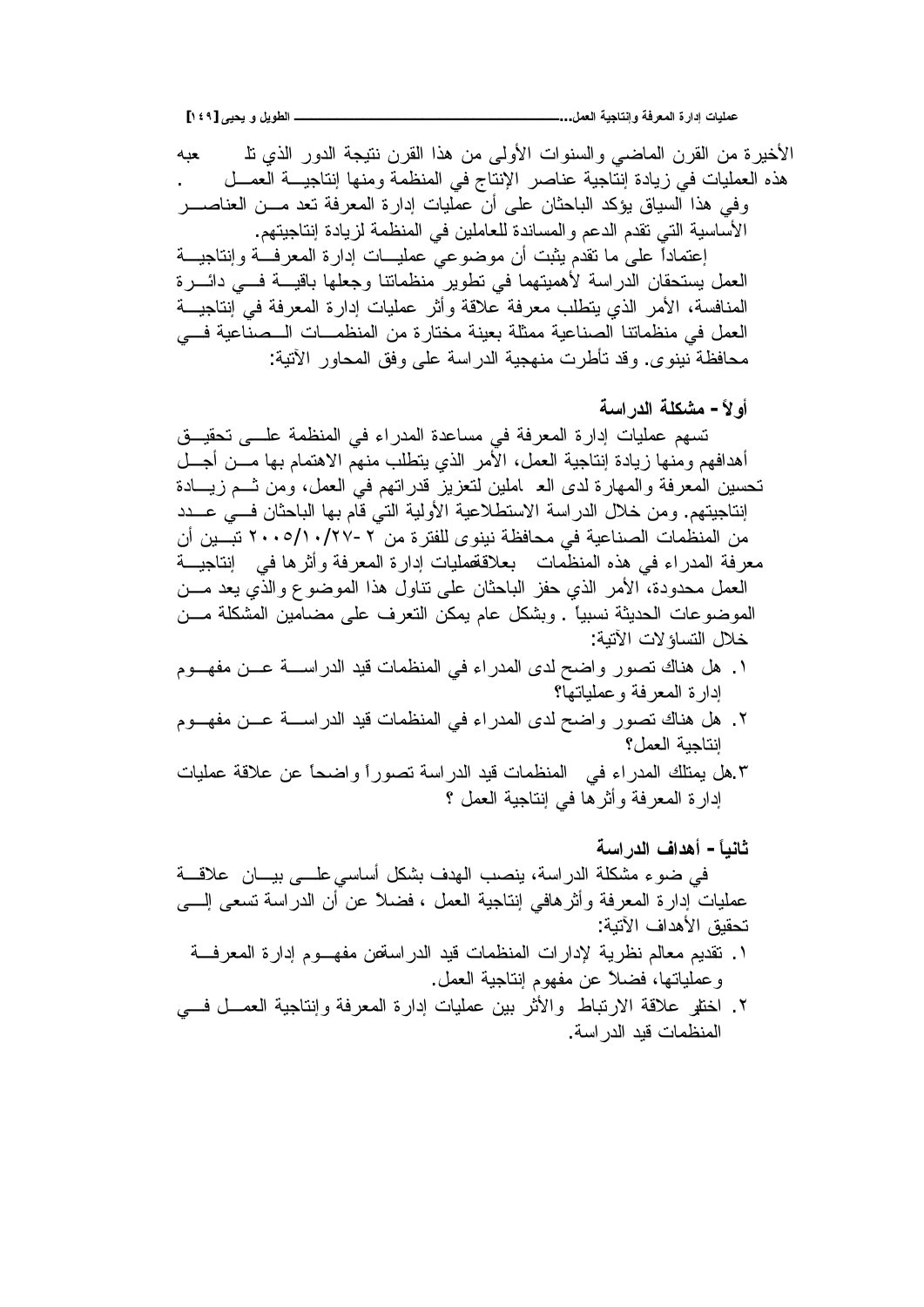**(ÏÖ) ÕÒ ÞNë¢Ë¦×ìÜàN**666666666666666666666666666666666666666666666666666666666666666666666666666666666666666666666666**¾ŮƍƆƃŒŗŶƆœŞ/ťœŮřſƙŒƍ ŖŧŒťƗŒŗƒƄƂ [ÎÒÍ]**

ř»ƁƜŷ ū»ƄŸśŘũƏ»ŰƑƅŏ ¿ƏŰƏƆƅƋũŕŗśŦŔƏƓŲŔũśžŔ ŞŨƏƈƊŌ 'nŕƊŗřƅƏŕţƈ .Ñ عمليات إدارة المعرفة وأثرها في إنتاجية العمل في المنظمات قيد الدراسة.

**ŗŪŒŧťƃŒŜŦƍƆƈŊ -Ĺœśƃœś**

تتطلب المعالجة المنهجية لمشكلة الدراســـة فـــي ضــــوء إطارهـــا النظـــري ومضامينها الميدانية تصميم أنموذج كما في الشكل ١ السذي يـــشير إلــــي الـعلاقـــة المنطقية بين متغير ات الدر اسة.

| عمليات إدارة المعرفة |                  |             |                  |                        |                  |  |  |  |  |
|----------------------|------------------|-------------|------------------|------------------------|------------------|--|--|--|--|
| تطبيق<br>المعرفة     | توزيع<br>المعرفة | خزن المعرفة | توليد<br>المعرفة | تحديد أهداف<br>المعرفة | تشخيص<br>المعرفة |  |  |  |  |
|                      |                  |             |                  |                        |                  |  |  |  |  |
| إنتاجية العمل        |                  |             |                  |                        |                  |  |  |  |  |

ا**لشكل** ۱ أنموذج الدراسة

**ŗŪŒŧťƃŒŘœƒŰŧż -ĹœŶŕŒŧ**

- <mark>الفرضية الرئيسة الأولمي</mark> : وجود علاقة ارتباط معنوية بين عمليات إدارة المعرفـــة وإنتاجية العمل في المنظمات المبحوثة. وتتبثق منها الفرضيات الفرعية الأتية:
	- ١. توجد علاقةرئباط معنوية بين تشخيص المعرفة وإنتاجية العمل في المنظمات قيد الدر اسة.
- ٢. توجد علاقة ارتباط معنوية بين تحديد أهداف المعرفة وإنتاجيـــة العمـــل فـــي المنظمات قيد الدر اسة.
- ٣. نوجد علاقة ارتباط معنوية بين نوليد المعرفة وإنتاجية العمل في المنظمات قيد الدر اسة.
- ٤. نوجد علاقةولمباط معنوية بين خزن المعرفة وإنتاجية العمل في المنظمات قيد الدر اسة.
- ۰. توجد علاقة ارتباط معنوية بين توزيع المعرفة وإنتاجية العمل فسي المنظمــات قيد الدر اسة.
- ۲. توجد علاقة ارتباط معنوية بين تطبيق المعرفة وإنتاجية العمل في المنظمـــات قيد الدر اسة.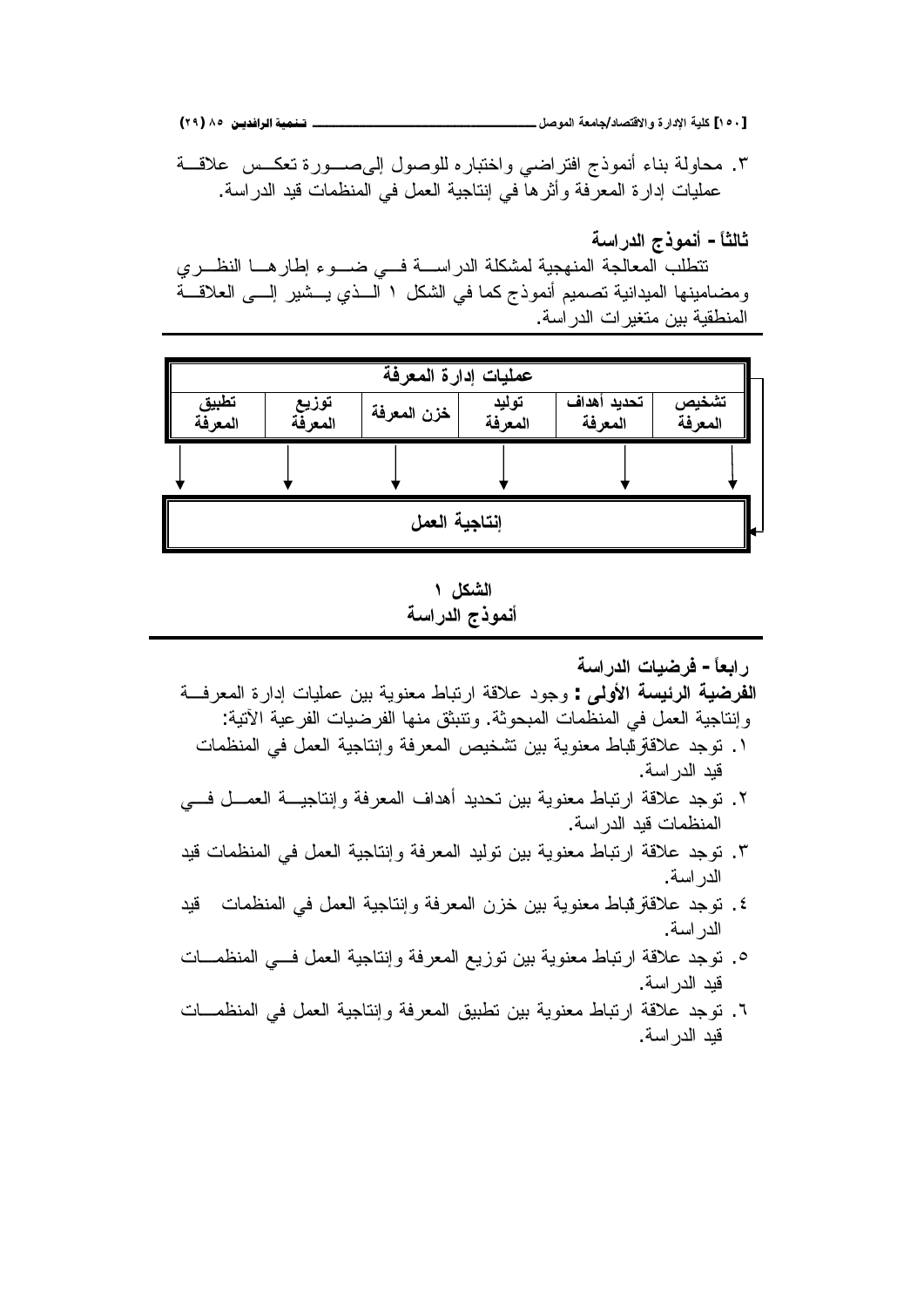ا**لفرضية الرئيسة الثانية** تؤثر عمليات إدارة المعرفة معنوياً في إنتاجية العمل في المنظمات قيد الدراسة. وتتبثق منها الفرضيات الفرعية الاتية: ١. يؤثر نشخيص المعرفة معنوياً في إنتاجية العمل في المنظمات فيد الدراسة. ٢. يؤثر تحديد أهداف المعرفة معنوياً في إنتاجية العمل في المنظمات فيد الدراسة. ٣. يؤثِّر توليد المعرفة معنوياً في إنتاجية العمل في المنظمات قيد الدر اسة. ٤. يؤثِّر خزن المعرفة معنوياً في إنتاجية العمل في المنظمات قيد الدراسة. ٥. يؤثِّر توزيع المعرفة معنوياً في إنتاجية العمل في المنظمات قيد الدراسة. ٦. يؤثر تطبيق المعرفة معنوياً في إنتاجية العمل في المنظمات قيد الدراسة.

خامساً – منهج الدراسة عنملِ الباحثان على المنهج الوصفى التحليلي في اختبار فرضيات الدراســـة، ينَّ تم جمع البيانات ذات العلاقة فـ بي المنظمات قيد الدراسة مـــن خــــلال توزيــــع الاستبانة<sup>(ت</sup>ُعلى أعضاء مجالس الادارفي المنظمات قيد الدراسة ومدراء الأقسام و الشعب و الوحدات الإدار بـة فيها.

- الجانب النظرى
- أولأ مفهوم إدارة المعرفة

حظي موضوع إدارة المعرفة في السنوات الأخيرة باهتمام متزايد مــــن قبـــل الكتاب والباحثين والمدراء وغيرهم، وذلك للدور المميز الذي نلعبه هذه الإدارة في مدى نحقيق استر انيجيات وسياسيات منظمات الأعمال بكفا حقق وفاعلية. وفسى عسالم اليوم أصبحت المعرفة الأساس الذي تستند عليه المنظمة في تحقيق الميز ة التنافسية لمها، من هيلجب الاهتمام بها وإدارتها بشكل سليم ، وجعلها جاهزة للنشر والانتشار داخل المنظمة. وبهذا الصدد يرى (Lubit, 2000, 164) بأن المعرفة التي لا يمكـــن نشردلطل المنظمة ستبقى ملكية خاصة لعدد قليل من العاملين ، وذلك بدلاً من أن تصبح ملكاً لجميع العاملين في المنظمة ، ومن ثم سيكون لها تأثير محدود على قدرة المنظمة في تكوين القيمة المناسبة لها . ولتحقيق ذلك لابد أن ندرك إدارة أية منظمة أهمية أن نعرف ما يعرفه الأخرون وأن نكون قادرة على نحقيق الاستخدام الـــسليم للمعرفة المتاحة في مختلف المواقع في المنظمة كقواعد البيانات وقواعد المعرفـــة، وعقول العاملين الموزعين في مختلف مواقع العمل في المنظمة مستوروبهـذا الـــصدد أشارت (Macintosh, 1999, 1) إلى أن المنظمات أيقنت أهمية المعرفـــة بوصــــفها الموجود غير الملموس ، الني جميع المنظمات تمتلك المعرفة ، لكنها لم تـــستخدمها أو أنها استخدمتها لكن بأسلوب غير مناسب ، أو أن العاملين لـــديها لـــم يـــستطيعوا الوصول اليها واكتشافها . والمنتبع لأدبيات إدارة المعرفة يجد أن بعض المختـــصين

<sup>(\*)</sup> الملحق (١).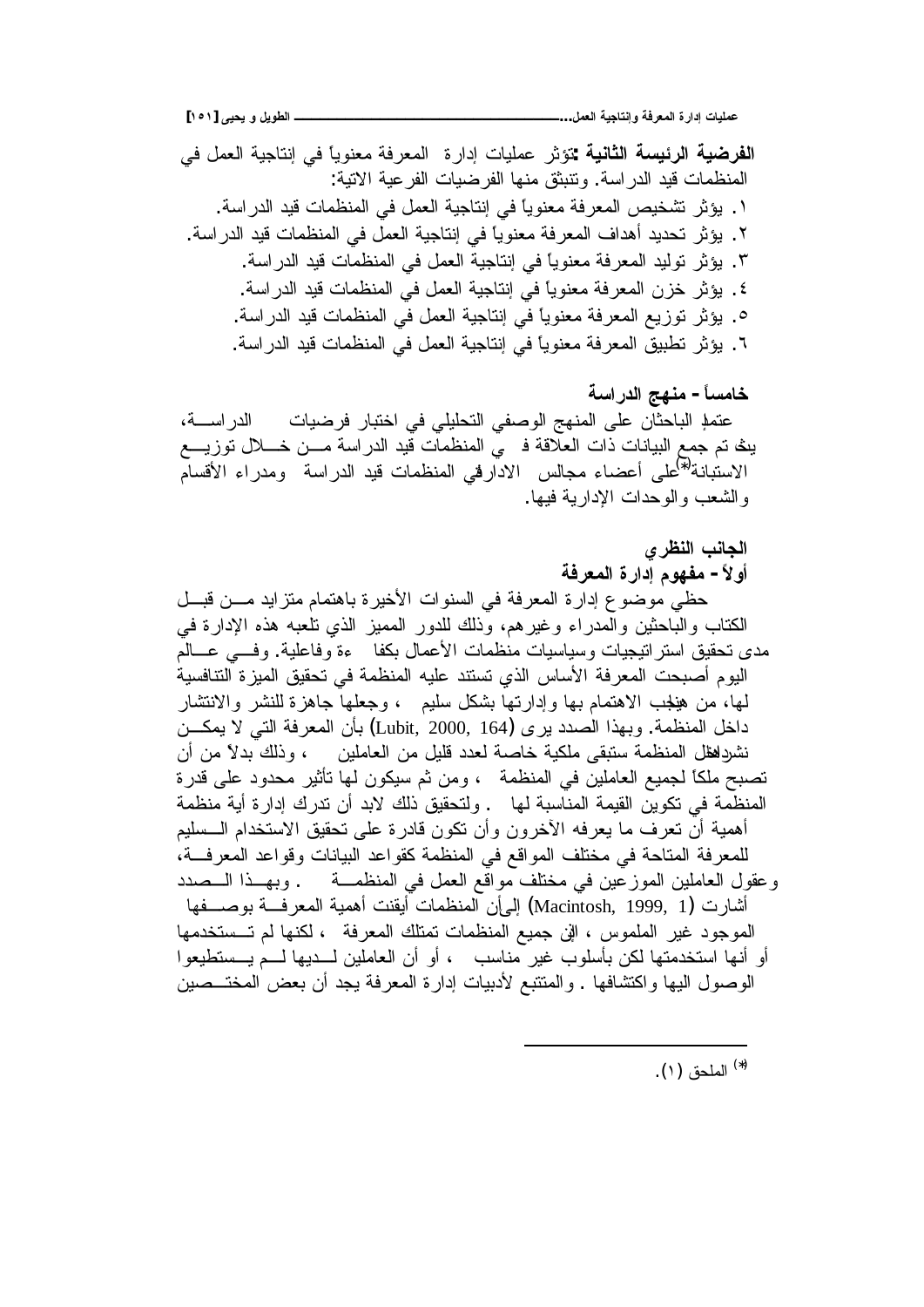ومنهم (العمري، والعلي، ٢٠٠٤، ١) قد أشاروا إلى أن هناك تحديات عديدة نواجه منظمات الأعمال البوم أدت إلى ظهور إدارة المعرفة ومنها: – ضرورة تقفي حاجات ورغبات الزبائن ونابيتها عبر شبكة المعلومـــات العالميـــة و النجار ة الالكتر ونية. كيفية استخدام تقانة المعلومات في الحصول على حصة ومكانة أفضل في ســــــــوق المنافسة. - تأسيس مفهوم التعلم التنظيمي في المنظمة لتمكينها مـــن إعــــادة ترتيـــب أفكـــار العاملين وخبر اتهم المتراكمة في تصميم وبناء القيم الرصينة للمنظمــة . وبهــذا الصدد بر ي الباحثان أن موضوع التعلم عند الحدبث عن إدارة المعرفة بعــد مهماً، وذلك لان النعلم هو دالة للمعرفة. وقد أشار (Lievian, 2005, 2) إلــــي أن إدارة المعرفة يتمحور عملها حول استخدام المعرفة من خلال الممارســـة فــــى إدارة المعلومات والتعللمتظيمي بهدف تحقيق قيمة أفضل للمنظمة . وفى صدد تعريف مفهوم إدارة المعرفة يمكّن القول : على الرغم من أن هناك قدراً كبيـــراً من الاتفاق بين أغلب الكتاب والباحثين حول الإطار العام لمفهوم إدارة المعرفة الا أن هناك قدراً من الافتراق في توظيف هذا المفهوم ، وسبب ذلك يعود إلـــي عوامل عديدة منها خلفية الكاتب أو الباحث الأكاديمية والعملية ، فضلاً عن بيئـــة لعمل التشغيلية التبي يتم فيها نداول هذا المفهوم. فيسرى (Malhotra, 1998 , 1) أن إدارة المعرفة تسهم في تحسين العمليات التنظيمية التي تعمل بشكل مـــستمر على مزج قدرة نقانة المعلومات على النعامل مع البيانات والمعلومات والقـــدرة الإبداعية والابنكارية للعـــاملين. ويـــشير (Koeing, 1999 , 17) إلــــي أن إدارة المعرفَقد اشتقت من ر أس الممال الفكري ، و هي امتداد لمه وبذلك بركز الكاتــب على عملية إكتساب المعرفة وعمليات نقلها إلى الأخـــرين وأســــاليبها. وتنظـــر (Hanley, 2000, 35) إلى أن إدارة المعرفة نتكون من أركان متفاعلة نتمثل فسي العاملين ومستوى التقانةالمستخدم من قبلهم لتكوين قيمـــة مـــضافة للمنظمـــة . ويؤكد (2001, Mertins, *et. al.*, 2001, 3) على أن إدارة المعرفة هـــي كـــل الطــــرق والوسائل والأدوات التبي تسهم وضمن مدخل شامل في تحسين عمليات المعرفة في كل مجالات المنظمة ، وتتضمن عمليات إدارة المعرفة توليد المعرفة وخزنها ونشرها وتطبيقها. ويرى (Bertels, 2002 , 2) بأن إدارة المعرفة هي عبارة عن إدارة المنظمة باتجاه التجديد المستمر لقاعدة معرفة المنظمة، وهذا يعني تكوين البنية الداعمة للمنظمة، ونقديم تسهيلات للعاملين لديهم ونقديم تلــك التـــسهيلا ت من أجل انتشار المعرفة. ويؤكد (الكيالي، ٢٠٠٤، ٢) علـــي ان إدارة المعرفــة هي دالة للمعلومات والثقافة والمهارات . ويرى (أبو دية، ٢٠٠٤، ٢) بان إدارة المعرفة هي وصف لكل ما يتعلق بالنعامل بالمعرفة بدءاً من معرفتها ومـــروراً بتوصيفها وتتظيمها ثم معالجتها . ويــضيف (يوســف، ٢٠٠٤، ٦) بـــأن إدارة المعرفة هي الجهد المنظم الواعي والموجه مــن قبــل إدار ة المنظمـــة لجمـــع وتصنيف ونتظيم وخزن جميع أنواع المعرفة ذات العلاقة بنشاط تلك المنظمـــة ،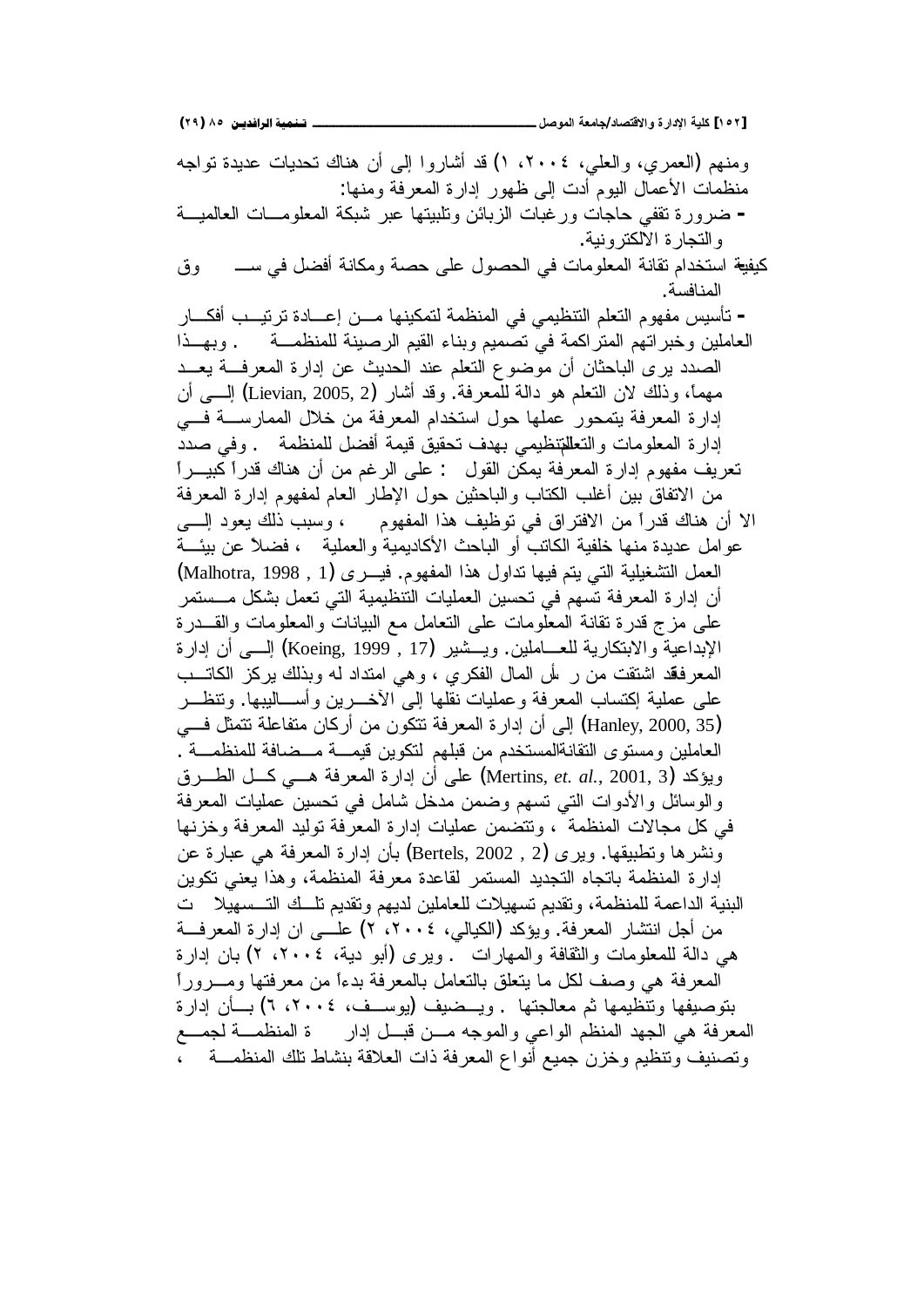**[ÎÒÐ] Əƒšƒƍ¾ƒƍűƃŒ ººººººººººººººººººººººººººººººº...¾ƆŶƃŒŗƒŞœřƈōƍŗżŧŶƆƃŒ ŖŧŒťōŘœƒƄƆŵ**

وجعلها جاهزة للتداول والمشاركة بين العاملين في أقسام المنظمة بمـــا يـحــسن كفاءة اتخاذ القر ار ات والأداء التنظيمي.

إنساقًا مع ما نقدم يمكن القولن إمفهوم إدارة المعرفة يعبر عن الإ دارة التــــى تخطط ونتظم ونتسق ونوجه ونسيطر على جميع العمليات التبي يستم فيهسا نوليسد المعرفةوجمعها وخزنها وتوزيعها ونطبيقها ، بإنباع صياغة سلوكية محــددة لهــذه العمليات، وبما يسهم في بقاء ونمو المنظمة ورفع مستوى الأداء التنظيمي لمها مـــن خلال استخدام الموارد المعرفية المتاحة للمنظمة بكفاءة وفاعلية، فضلاً عـــن أنهـــا تنطوي على عملية إدارة النحول المعرفي المتضمنة تحويل المعرفة الضمنية إلـــي معر فة ظاهر ة.

ثانياً – عمليات ادار ة المعرفة

أوضحت معظم مفاهيم إدارة المعرفة التي تم نتاولها بأنها عبارة عن مجموعة عمليات، نعمل بشكل متكامل ومتتابع، فكل عملية نعتمد على العملية التسى تــسبقها وندعم العملية التي تليها . وعلى الرغم من وجود قدر من الافتراق بين الكتاب فـــي عدد عمليات إدارة المعرفة وتسلسلها ، الا أن هناك اتفاقـــا عامـــا حـــول العمليـــات الجوهرية لإدارة المعرفة التي نتمثل في نشخيص المعرفة وتحديد أهدافها وتوليـــدها وخزنها وتوزيعها بهدف التطبيق وفي هذا المجال يشير (Kidd , 1994, 32) إلـــي أن إدارة المعرفة تتعلق بادراك أهمية المعرفة ، حالها في ذلــك حـــال الموجـــودات المادية،من هنا فهي فأنها بحاجة مستمرة إلى نصفية وتطوير ومــشاركة وتوزيـــع ونشر واستثمار .ويوضح (Skyrme, 1997, 7) أن عمليات إدارة المعرفــة نتعلـــقّ بتوليد المعرفة وجمعها وتنظيمها ونشرها واستخدامها. ويؤكــد (Davis, 1998, 13) على أن دورة إدارة المعرفة يجب نتاولها بدءاً من الحصول على المعرفة وتصنيفها ونقييمها وخزنها والاستفادة منها ونطويرهـــا. وأكـــد (Burk, 1999, 26) علـــي أن عمليات إدارة المعرفة نتثنقل على نوليد المعرفة ونتظيمها والمشاركة والاســـنخدام وإعادة الاستخدام. ويرى (Loudon and Loudon, 2000, 435) أن المعرفة عنـــدما ينظر اليها بوصفها موجودا استراتيجياًفي المنظمة فان عملية إدارتها تتمثــل فـــي جمع المعرفة وتوليدها والحفاظ عليها وتوزيعها. ويـــشير Mcshane and Glinow, (2000, 20 إلى أن عمليات إدارة المعرفة نتضمن عدة مراحل لتطوير قدرة المنظمة للحصول على المعرفة والمشاركة بها والانتفاع منها من اجل البقاء والنجاح وحدد هطليات إدارة المعرفة باكتساب المعرفة وبنائهـا ونتظيمهــا (Maier, 2002, 236) ونشرها ونوزيعها واسترجاعها وتطنيقها ونطويرها ، وأخيرا شطب المعرفة غيــر المهمة زمنياً من قواعد المعرفة العاملة فسي المنظمـــة . وأوضــــح Heising and) ř»ƈŴƊƈŞŨƏ»ƈƊŏ ƀ»žƏƑ»ƆŷřžũŸƈƅŔŘũŔŧŏŚŕƔƆƈŷƉōŗ Vorbeck, 2000, 114) (Fraunhoter Ipk, 2000) بتضمن ست عمليات لإدارة المعرفة وهـــي: تـــشخيص المعرفة وتحديد أهدافها وتوليدها وخزنها وتوزيعها وتطبيقها . ويتفق الباحثـــان مـــع رأي (Heising and Vorbeck,2000) الذي اكتسب شمولية ونكــــاملاً فــــي عمليــــات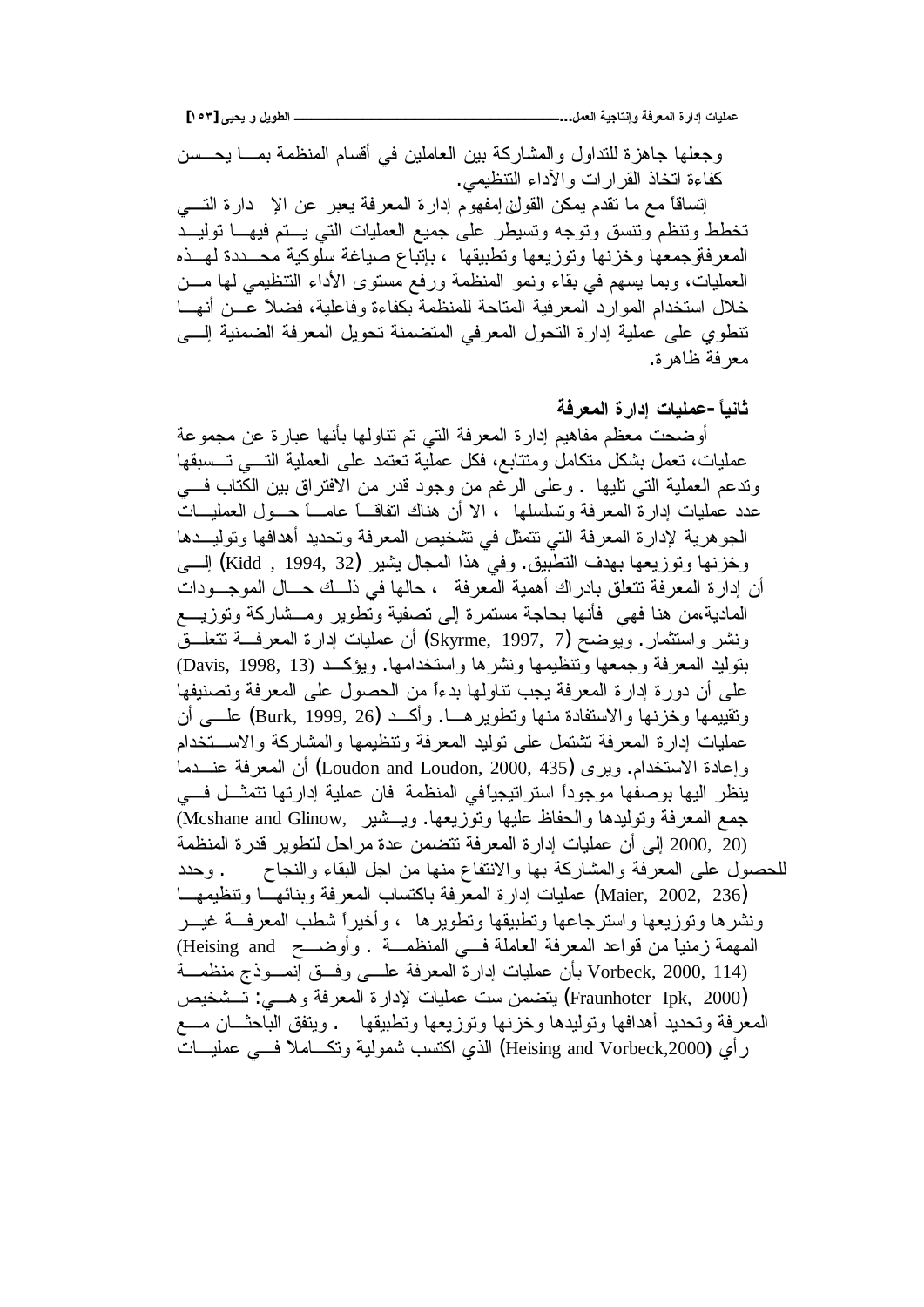إدارة المعرفة، ولـهذه الأسباب سيتم اعتماد للعمليات إدارة المعرفة علـي وفق إنموذج منظمة (Fraunhoter Ipk, 2000) في الجانب الميداني من هذه الدراسة. وفيما يــــأتي شرح مختصر لكل عملية من عمليات إدارة المعرفة المعتمدة في هذه الدراسة: ř»ƈŴƊƈƅŔƓ»ž ŕƍŔ ƏśŬ»ƈŧƔŧţśƓžřžũŸƈƅŔůƔŦŮśƇƎŬƔ**: ŗżŧŶƆƃŒŭƒŤŬř.Î** والعاملين الحاملين لمها في بعض الأحيان ، وذلك لنشخيص الفجوة بين مـــا هـــو موجود من المعرفة في المنظمة وما يجب أن نكون عليه المعرفة لديها . وبهــذا الصدد يشير (Alvesson, 1993, 1003) إلى أن عملية تشخيص المعرفة تـــسهم في تحديد المعرفة الملائمة لمعالجة العديد من المـشاكل القائمـــة مـــن خـــلال استخدام وسائل و للّيات الاكتشاف والبحرث للوصول السبي التسشخيص السدقيق للمعرفة. ونؤكد (2 Macintosh, 1999, 2) على أهمية عملية تــشخيص المعرفــة لانها تسهم في تعزيز قدرة عمليات المنظمة على تحقيق وتوليد الفوائد وإضـــافة القيمة. ونزى (24 ,Loomis, 2000, 24) بان عملية تشخيص المعرفة تعد مهمة فـــي عمليات إدارة المعرفة لـ كونها مفتاح إدارة المعرفة. وأوضح (السصباغ، ٢٠٠٢، ٦) تحديد المعرفة الموجودة في المنظمة ومحاولة زيادتها مــن أجــل تحــسين مسنوي المهارة والكفاءة لدى العاملين من خلال حــصولهم علـــي المعلو مـــات المطلوبة. وأكد (العنزي وحسين، ٢٠٠٢، ١٤) على أهمية عمليـــة تـــشخيص المعرفة لكونها تعدسلال لثروة المنظمة والإدارة الفاعلة لتطويرها ونجاحها . وانساقاً مع ما نقدم برى الباحثان بـ أن عملية نشخيص المعرفة نعد مـــن أولــــي عمليات إدارة المعرفة فضلاً عن كونها تحدياً وياجه المنظمـــات بعامــــة ، لان نجاحها في إدارة المعرفة يعتمد إل<sub>ح</sub>د كبير على دقة التشخيص التي يمكن من خلالها تحديد المعرفة الملائمة ، ومن ثم وضع الحلول المناسبة للمــشاكل فـــي المنظمة.

 ƉŌř»ŰŕŦŗŕ»ƎƊƈřƔŷŕƊŰ»ƅŔƏřƈŕŸŗŚŕƈŴƊƈƅŔƃũŧś **:ŗżŧŶƆƃŒ ŻŒťƋŊťƒťšř .Ï** المعرفة وإدارتها ليست هي الهدف، بل هي وسيلة تساعدها في تحقيق أهــدافها، وندرك أيضاً أن لهذه الوسدِلة أهدافاً معينة و ٍ من دون تحديد نلك الأهداف تصبح مجرد كلفة وعملية مربكة، وفي ضوء أهداف المعرفة يـــتم اعتمـــاد الاســــاليب المناسبة لعمليات إدارة المعرفة الأخرى ، كتوليد المعرفة وخزنهــا وتوزيعهــا ونطبيقها. (الكبيسي، ٢٠٠٢، ٧٢). وبهذا الصدد يشير (Hermans, 1999, 161) إلى أن الهدف من إدارة المعرفة في الممارسة العمليـــة هـــو الحـــصول علــــي المعرفة ونوثيقها ونزنيبها ونتظيمها ، ومن ثم القدرة على الوصول اليها. ويـــري (Heising and Vorbeck, 2000, 16) أن إدارة المعرفة تبدأ دائماً بالأهداف، التي يجب أن تكون واضحة وقابلة للتطبيق ومرنة ومنطقد كمة، وتتمثل هـــذه الأهـــداف بشكل عام في المنظمات الصناعية بالكلفة الأقل والجــودة المناســبة والتــسليم السريع والإبداع وتحقيق رضا الزبائن وإنتاج منتجات خضراء صديقة للبيئـــة ويري (مصطفى، ١٩٩٨، ٤) أن من أهداف إدارة المعرفة ترجمة المعلومـــات الِّي أداء، لتحقيق مهمة محددة أو إيجاد شيء محدد وهذه القدرة لاتكون الأ′ عند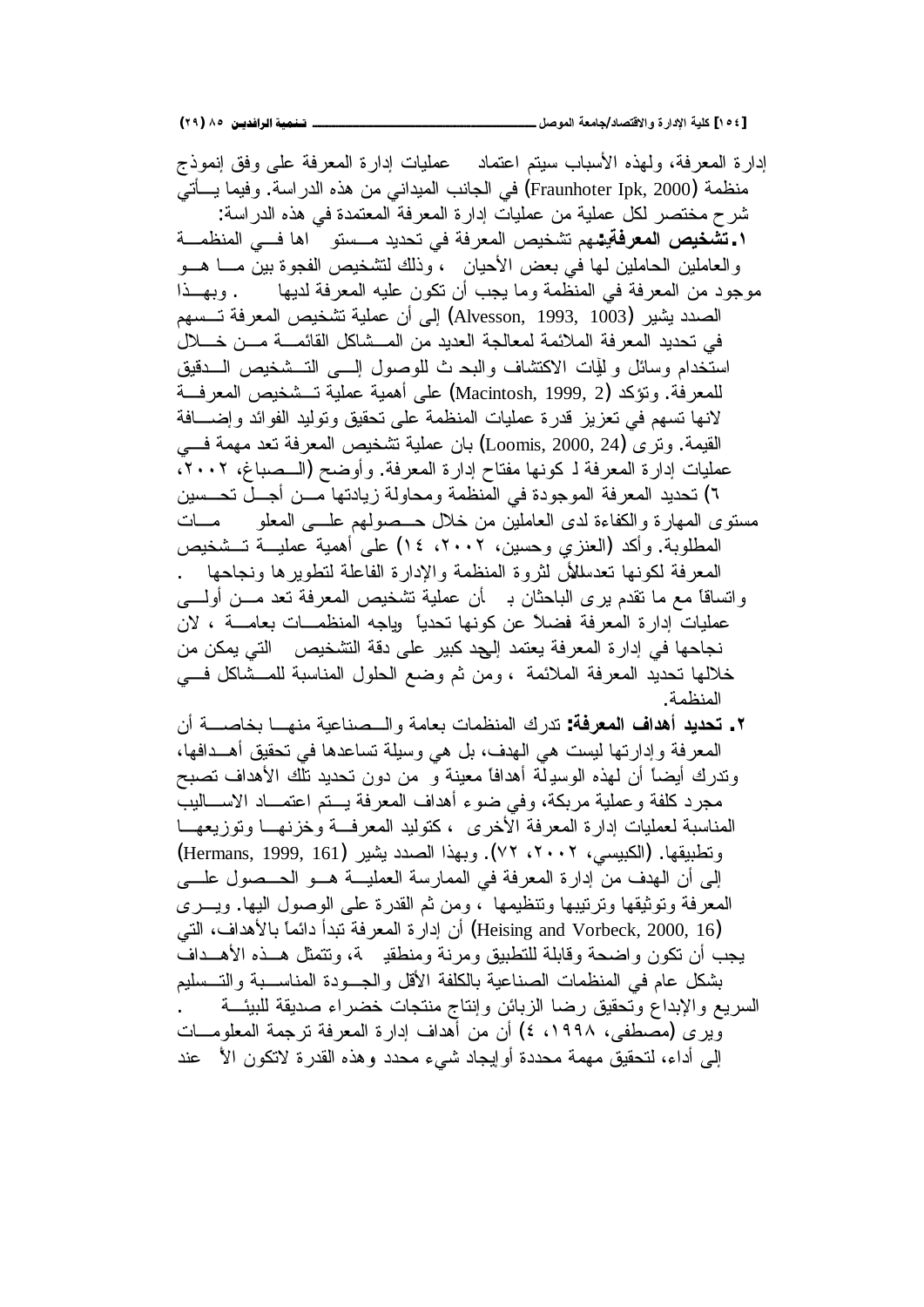**[ÎÒÒ] Əƒšƒƍ¾ƒƍűƃŒ ººººººººººººººººººººººººººººººº...¾ƆŶƃŒŗƒŞœřƈōƍŗżŧŶƆƃŒ ŖŧŒťōŘœƒƄƆŵ**

Ţ»»»»ŲƏƔƏ .ř»»»»ƔũƄſƅŔŚŔũŕ»»»ƎƈƅŔƏ¿Ə»»»»ƂŸƅŔƒƏŨŧŔũ»»»»žƗŔ (Verespej, 1999, 20). أن من أهداف إدارة المعرفة إيجاد الطريقـــة الملائمـــة لتحسين مستوى المعرفة لدى العاملين في المنظمة إلـــي أقـــصـي حـــد ممكـــن والاحتفاظ بـها. ويشير (Wick, 2000, 515) إلى أن من أهــداف إدارة المعرفـــة إدامة الوثائق بوصفها مخرجات للمعرفة ، وذلك من خلال المراجعة المـــستمرة لمها للتأكد من سلامتها وجاهزيتها للاستخدام ، فضلاً عن نوسيع قاعدة المعرفة في المنظمةواعتماداً على ما نقد م يرى الباحثان أن هنـــاك ضــــرورة لتحديـــد أهداف المعرفةفي أية منظمة لان الهدف الأساسي المطلوب تحقيق 4 هو تحسين عمليات المنظمة من خلال تحسين المعرفة لدى العاملين فيها ، فضلاً عن إبجـــاد الوضوح في كل مجال من مجالات عمل المنظمة والسعي لنبني كـــل مــــا هـــو جديد لتحقيق منتجات ير غبها الزبائن.

- ŧ»ƔƅƏśřƔƆƈŷƉŌ Ƒƅŏ (Mcshane and Glinow, 2000, 12)ũƔŮƔ **:ŗżŧŶƆƃŒťƒƃƍř .Ð** المعرفة تتضمن قدرة المنظمة على استخلاص المعلومات والأفكار مـــن البيئـــة الخارجية والداخلية للمنظمة، وهناك أربعة طرٍ ائق شـــائعة تتبعهـــا المنظمـــات للحصول على المعرفة هي : النعلم الفـردي والاســنطلاع البيئـــي والنجربـــة والحصول على المعرفة من العاملين في المنظمات الأخرى. ويرى ,Rastogi) (2000,40 أن عملية توليد المعرفة لا نتم الا من خلال الاعتمــاد علـــى أقــسام البحث والنطوير والنجريب ونعلم الدروس والنفكير الإبداعي. ويؤكد Cohein) and Levinth, 1990, 141) على أن اكتساب المعرفة يتم بالاعتماد على البحــث والنطويرنفروغادة دراسة ثلاثة جوانب أساسية في عملية الاكتساب ، وهي أن نوليد المعرفة جهد بشرووالثانية نأثير أبعاد المعرفة في عمليـــات نوليـــدها ، و الجانب الثالث الطبيعة النر اكمية لنوليد المعرفة . وتأسيساً على ما ســـبق يـــري الباحثان أن نوليد المعرفة يتم من خلال النعليم والبحث والنطـــوير والنجريـــب والندريب والنفكير الإبداعي ، وتجميع المعلومات ودمجها مع بعــضها وربطهـــا بخبرات ومعارف العاملين وذلك من خلال تصنيف المعلومات وتخزينها.
- řžũŸƈƅŔƉŔŧƂžřƆƄŮƈřŰŕŦŗřƔŷŕƊŰƅŔƏřƈŕŸŗŚŕƈŴƊƈƅŔƌŠŔƏś **: ŗżŧŶƆƃŒƇŨŤ.Ñ** التبي امتلكتها ووزعتها واستفادت منها بـــسرعة، لـــذلك يــــري Mcshane and) Glinow, 2000, 23) بأن على المدراء في المنظمـــة أن يعملـــوا علـــي خـــزن المعرفة في ما يعرف بالذاكرة المنظمية، وهو مصطلح يشير إلى حفــظ أنـــواع المعرفة وخزنها ، ويتضمن المعلومات التبي يعمل بموجبها العاملون فضلاً عـــن المعرفة المتاحة في نظم المنظمة وهيكلها. ويوضـــح (O'brien, 1997, 311) أن عملية تخزين المعرفة نتم في قواعد المعرفة التي يمكن أن نتضمن حقائق عـــن موضوعات محددة وإشارات توضح للفرد الخبير كيفية إجراء عملية الاستتساخ بالنسبة لتلك الموضوعات . ويشير (ملكيود، ٢٠٠٠، ٤٥١) إلى أن هناك نوعين من الخزن،الأول هو الخزن المتراكم أو التسلسل ، ويستم عسادةً عسن طريسق الشريط الممغنطوالثاني هو الخزن المباشر وبيتم عن طريق القرص الممغنط .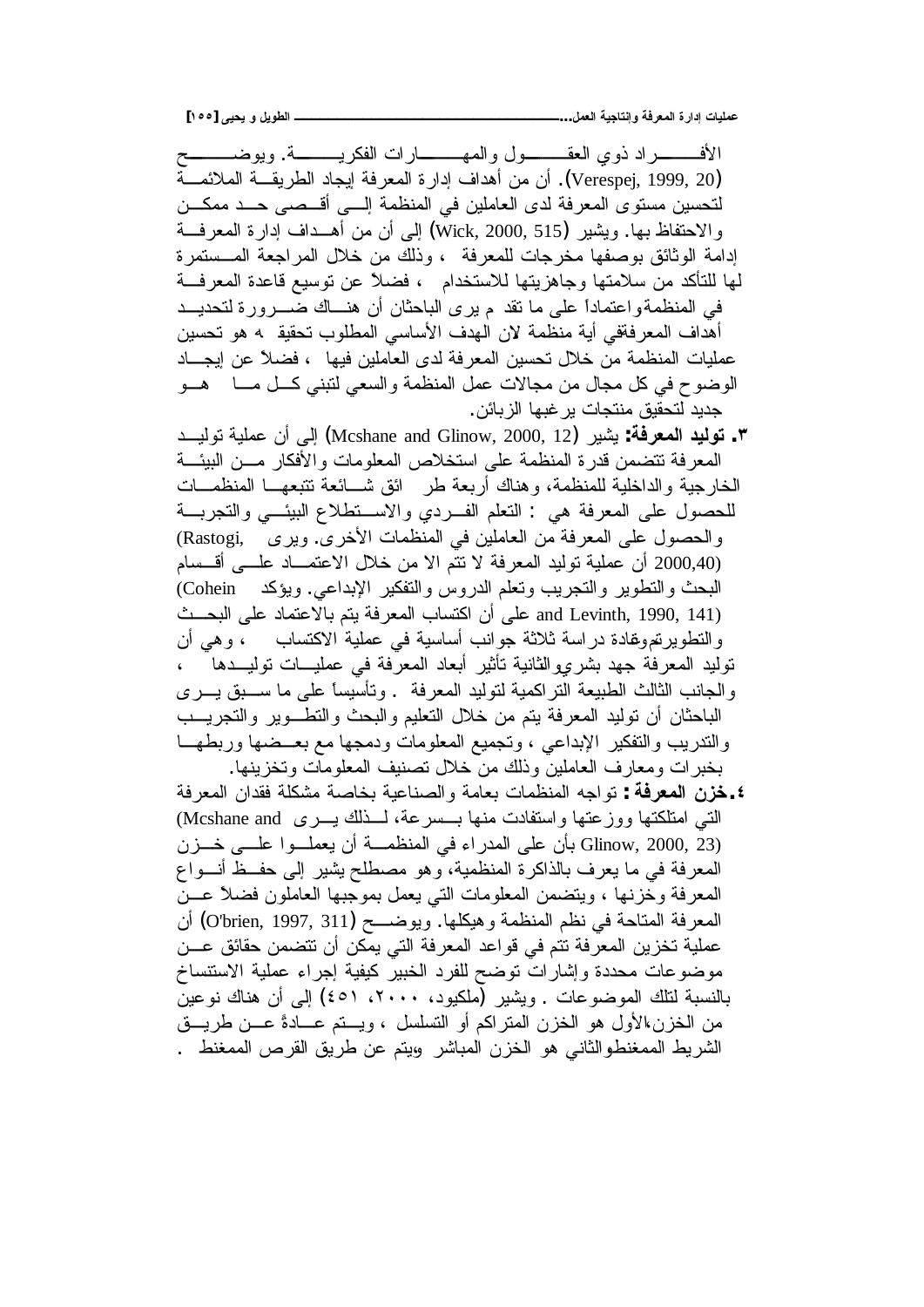**(ÏÖ) ÕÒ ÞNë¢Ë¦×ìÜàN**666666666666666666666666666666666666666666666666666666666666666666666666666666666666666666666666**¾ŮƍƆƃŒŗŶƆœŞ/ťœŮřſƙŒƍ ŖŧŒťƗŒŗƒƄƂ [ÎÒÓ]**

وبِوَكد (Allen, 1997, 71) على أن المعرفة قابلـــة للنقـــادم والـــضياع وعلــــي المنظمات أن تبحث عن هذه المعرفة من خلال الفحــص الـــدقيق وترميزهـــا وخزنها واسترجاعها عند الحاجة. ويؤكد (Alter, 1999, 169) على أن عمليـــة تخزين المعرفة تتضمن تجميع وتصنيف المعرفة وترنيبها في قواعد المعرفـــة ، ليتم الدخول إليها لاحقاً للحصول على ما هو مطلوب منها عـــن طريـــق أليـــة البحث أومن خلال ندابير أخرى ، ونشمل عملية خزن المعرفة نقــديم طرائـــق منظمة لإيجاد الأفراد الذين يحتاجون لهذه المعرفة. ويــضيف "Duffy, 2000 (66 أن القيمة البعيدة للمعرفة لا تعتمد على قيمتها عند توليدها ومن الضروري إدامة قاعدة المعرفة بكلفة اقتصادية ، وفي هذا الــصدد يـــرى Duffy ضـــرورة تحديد ما الذيهجب خزنه في هذه القاعدة ، ومن هو المسؤول عن البحث عــن المعرفة و أخذها من مصادرها. ويوضح (Stair and Reynolds, 2003, 474) أن قاعدة المعرفة يمكن أن تخزن فيهلعدة أنواع من المعارف ، منها ما هو معرفة شاملة كالنظريات العامة التي ابتكرت منذ سنين عديدة ومنها ما هـــو مع رفـــة محددة يتم الحصول عليها من الخبرات والقوانين والأنظمة الحديثة ، فضلاً عـــن نخز بن العديد من المعلومات و الهياكل و القو اعد فيها. وَطِتِماداً على ما تقيرِهي الباحثان أن انتفاع المنظمة من قاعـــدة أو قواعـــــــد المعرفة المتاحة لها باستمرار وعدم فقدان المعرفة في المستقبل ، يستلزم منها خـــزن المعرفة في فاعدة المعرفة وتحديثها باستمرار وجعلها قابلة للاسترجاع والاســتفادة منها في أي وقت تحتاج اليها وتحت أي ظرف ، ومن دون ذلك قد تواجه المنظمـــة مشكلة فقدان الكثير من المعرفة التي يحملها العاملون لديها والذين يغادورن المنظمة لسبب أو لاّ خر ، إذ هو لاء يحملون معرفتهم الضمنية غير الموثقة في عقولهم أما المعرفة الموثقة فتبقى مخزونة في قاعدة أو قواعد المعرفة الخاصة بالمنظمة. ƉŷƇśƔřžũŸƈƅŔŶƔŪƏśƉŌ (ÕÔ – ÕÓ ÐÎÎÐ ƓŬƔŗƄƅŔ) ƐũƔ **: ŗżŧŶƆƃŒŴƒŨƍř.Ò** طريق أساليب الندريب والنعلم والممارسة والحسوار، فــضلاً عـــن أن نـــشر المعرفة بمكن أن بتم عن طريق الوثائق والسجلات والأجهزة والمعدات الحديثة مع ضمان وصول هذه المعرفة بــشكل متكامــل . ويوضـــح Mchane and) ن المنظمة تستطيع توزيـــع المعرفــة (المــشاركة فـــي Glinow, 2000, 22) المعرفقل خلال التدريب الذي يعد الوسيلة الرئيسة للـ مشاركة هذا من جهـــة، ومن جهة أخرى فان اغلب المشاركة في المعرفة تستم مسن خسلال عملبسات الاتصال التي تعد أكثر مرونة وأسرع في توزيع المعرفة عبر الحدود الداخليـــة للمنظمة.

ويحدد (باداركو، ١٩٩٣، ٢ – ٣) أربعة شروط لتوزيع المعرفة هي تسوافر الوسيلة والقدرة على نقل المعرفة ونوافر الحافز لنقل المعرفة، وان لأنكون هنـــاك معوفات لنقل المعرفـــة. ويوضــــح (Gupto and Govindarajan , 2000, 475) أن توزيع المعرفة يتوقف على عوامل عديدة ، منها قيمة المعرفة لدى المصدر ، ومدى مساهمة هذه المعرفة في تحقيق الهدف المنشود. ويؤكد (Alter, 1999, 169) علـــي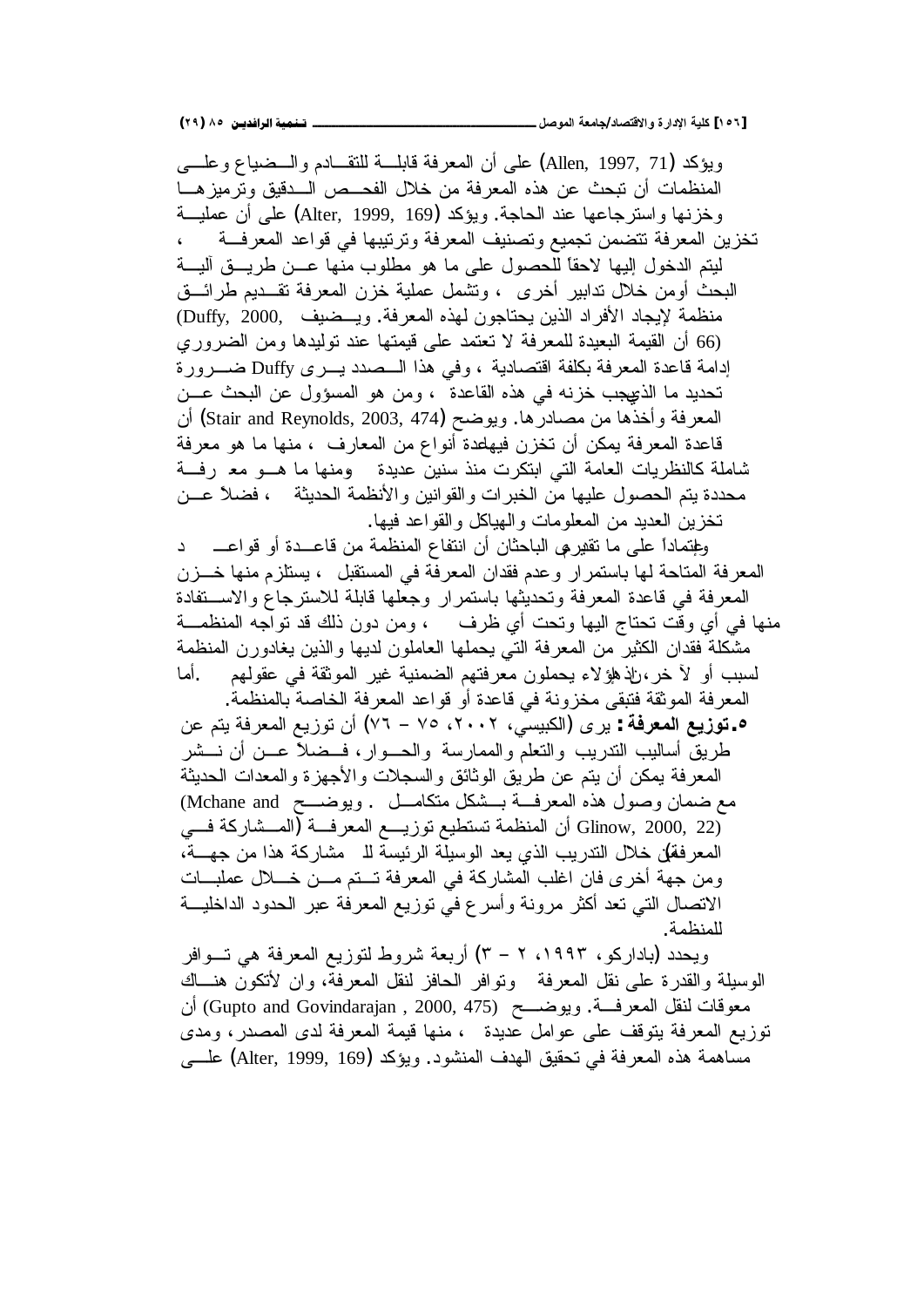أن إدار ة المعرفة هي عبارة عن أنظمة اتصالات صممت خصيصاً لتسهيل عمليـــة توزيع المعرفة، و في سياق أهمية توزيع المعرفــة يـــرى Alter أن العديـــد مـــن المنظَّمات الاستشارية تعطي أهمية كبيرة ووزنا معنويا لإثبات توزيع المعرفة داخل المنظمة. ويرى (السياني، ٢٠٠١، ١٢) أن الوســـا ئل والأدوات النقانيـــة المتاحـــة للاستخدام للعديد من المنظمات في الوقت الحاضر في عملية توزيع المعرفة تبــدأ بالنوزيع النقليدي عبر وسائل حمل المعلومات كالاسطوانات المدمجة مرورا بالنظم الخبيرة،ونتنهي للتقانيللمعلومات والاتصال الحديثة التسي منهــا مــا يعـــر ف بالتطبيقات الجماعية ومن اشهرها تطبيقـــات "Lotus – Notes" والمعروفـــة أيـــضا بوسائل العمل المشترك المدعم بالحاسوب وشبكة الانترنيت التبي تعمل بها منظمات استشار بـ<sup>ت</sup>ه کبر ی.

قأسيساً على ما سبـ ق يرى الباحثان أن عملية نوزيع المعرفـــة تعـــد بمثابـــة الْقُلْب النابض لعمليات إدارة المعرفة فمن خلالها بمكن وصول المعرفـــة الملائمـــة الِفِيرد الباحث عنها في الوقت المناسب والمكان الملائم . وهذه العمليـــة لا تـــتم بشكل سليم في المنظمة ما لم نتو فر االشفافية والنزاهة فيها، هذا من جهــــة ، ومــــن جهة أخرڧ فوؤيع المعرفة يمكن أن يتم من خلال أساليب النتريب والحـــوار فضلاً عن النعليم ونشر المعرفة بالوثائق والنشرات الداخليـــة وشـــبكة المعلومـــات الداخلية والاتصالات في المنظمة.

 ř»žũŸƈƅŔƀƔŗųśřƔƆƈŷƉŌ (ÐÒ ÐÎÎÓ ŧƔŮũƏ¿ƔƏųƅŔ) ƐũƔ **:ŗżŧŶƆƃŒžƒŕűř** .Õ تعد من أهم عمليات إدارة المعرفة ، لأنها ناتج لهذه العمليات، وقد يسهم تطبيقهـــا في الوقت المناسب إلى نحقيق ميزة تنافسية للمنظمـــة. وأشــــار Mcshane and) لِّلِّي أن جميع عمليات إدارة المعرفة السابقة لا تحقق شـــيئًا Glinow, 2000 , 23) من النفع ما لم تسخر المعرفة بصورة فاعلة في النطبيق، والهدف والغايـــة مـــن إدارة المعرفة هو تطبيق المعرفة المتاحة للمنظمة، من هنا تعد عمليـــة تطبيـــق المعرفة من أبرز عملياتها. ويؤكد (الـــسياني، ٢٠٠١) عطـــي أن المعرفـــة المتاحة للمنظمة يجب أن تكون قابلة للتطبيق والاستفادة منها بشكل كف وء، إذ إن المهدف والغاية من المعرفة ليس أن نكون متاحة فقــط ، وإنمـــا بجـــب أن ينتفــع العاملون منها في النطبيق. وأوضــــح (Burk, 1999, 27) أن علـــي المنظمـــات الساعية إلى التطبيق الكفو ء للمعرفة تعيين مدير للمعرفة يقع على عاتقه وإجــب حث العاملين على التطبيق الجيد والكفوء للمعرفة ، وعليه العمل بوصفه عنـــصراً مكرساً لنطبيقات مشاركة المعرفة والنتفيذ الدقيق لمها، فضلاً عـــن نأكيـــده علــــي أهمية التطبيق الجيد للمعرفة من خلال الاتصالات والنقارير والنتدريب والتقنيسات الحديثة. ويشير (Seeley and Dietirck , 2000 ,18) إلى أن نطبيق المعرفة يجــب أن يكون علىفق الأهمية الاستراتيجية للأهداف في المنظمة ، فإذا كان تطـــوير المنتجات ذاهمية استراتيجية في المنظمة فيكون تطبيق المعرفة موجه لم نحو هذا المهدف. وأوضح (الخيرو، وفتاح، ٢٠٠٤، ٢)ْن تطبيق المعرفة ه و غايـــة إدارة المعرفة وهي تعني استثمار المعرفة، فتوليد المعرفة وخزنها والمــشاركة فيهـــا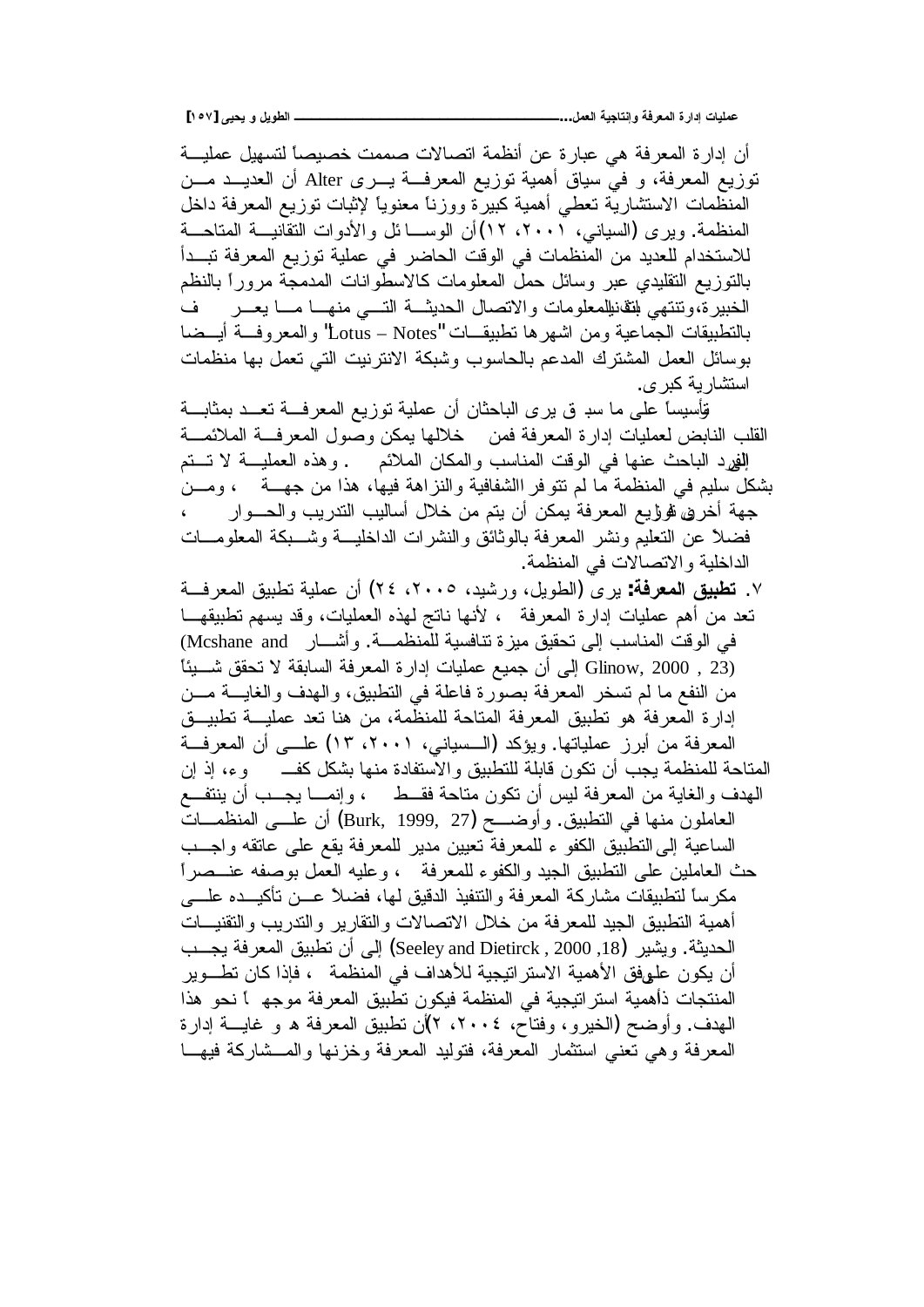لأتعد كافية، فالمهم هو تطبيق المعرفة وبخلاف ذلك تصبح المعرفة مجرد كلفة ضائعة، وأن نجاح أية منظمة في برامج إدارة المعرفة لديها يعتمد علـــي حجـــم المعرفة المطبقة بالقياس إلى ما متوفر لديها.

لتِساقاً مع ما نقد م يرى الباحثان أن نطبيق المعرفة هو اســـنخدام للطاقـــات المتاحة للمنظمة واستثمار لرأسمالها المعرفي وعلى أية منظمة نسعى إلى النجـــاح في ميدان إدارة المعرفة أن تحسن تطبيق المعرفة في الوقت المناسب بوصفها مـــن الموارد المهمة للمنظمة ، وتطبيقها بشكل كفوء بسهم في نجــاح عمليـــات النعلـــيم الفردي والجماعي في المنظمة التي تودي الميتوليــد معرفــة جديـــدة ، ولتطبيـــق المعرفة في الشركة يمكن استخدام اساليب عديدة منها الفرق ذات الخبرات المتعددة ومبادر ات العمل، وأراء ومقترحات الخبراء داخل المنظمة، والندريب الجماعي من قبل خبراء التدريب، والتطبيق بمساعدة التقنيــات الحديثـــة كالحاســـوب وشـــبكة الأنتر نبت.

ثالثاً – مفهوم إنتاجية الع*مل* 

يسرى (Adam and Swamidass, 1989, 196) أن زيسادة الإنتاجيسة بعامسة وإنتاجية العمل بخاصة من العوامل الرئيسة لنجاح المنظمة وتعزيز قـــدرتها علــــي المنافسة في الأسواق. ويؤكد (43- 42 ,1995 ,Aquilano) أن إنتاجية العمـــل هـــي نسبة الإنتاج إللأيدي العاملة المستخدمة في تحقيــق ذلــك الإنتـــاج . ويوضـــح ř»ƔƈƄƅŔ Ƒ»ƅŏ ũƔŮ»Ɣ¿ƈŸƅŔřƔŠŕśƊŏƇƏƎſƈƉōŗ (Chrystal and Lipsey, 1997, 31) المنتجة لكل ساعة عمل، فن تُلْحسين مستوى المعيشة مرتبط بزيادة إنتاجية العمل ويشير (Evans, 1997,123) إلى أن إنتاجية العمل هي كمية أو قيمة المخرجات إلى ساعات العمل، ويضيف (Hayman, 1997, 412) إن إنتاجية العمـــل هـــي المحـــدد الأساس للأجوو عرفها بأنها معدل المخرجات للعامل لكل ساعة عمـــل . وينظـــر 'nŔŧŌūŕ»ƔƂƅūŕŬƗŔũŕƔŸƈƅŔŕƎƊŌƑƆŷ¿ƈŸƅŔřƔŠŕśƊŏ Ƒƅŏ (Slack, *et. al* , 1998,80) أسبقية الكلفة. ويبين (Arther and Steven, 1998, 88) أن إنتاجية العمل هي كميـــة المخرجات المنتجة لكل عامل ومن خـ لالها يمكن التعـــرف علــــى الوحـــدات التــــى يستطيع أن ينتجها العامل، وان تحسين المستوى المعاشى مرتبط بزيـــادة إنتاجيـــة العمل. ويرى (العلاونة، وعبيدات، ٢٠٠١، ١٢) بأن إنتاجية العمـــل هـــي النـــسبة مابين المخرجات إلىإلمدخلات من عنصر العمل . ويوضـــح (الحـــسين، ٢٠٠١، ۴۰) بان إنتاجية العامل الواحد هي العلاقة بين كمية أو قيمة أجمالي المخرجـــات الِّي أجمالي عدد العاملين والقصد من قياسها هو الوقسوف علسي كفساءة اسستخدام عنصر العمل ويؤكد (الفضل، والطائبي، ٢٠٠٤، ٦٨ -٧٦) على أن إنتاجية العمل هي نسبة المخرجات للعمليات الإنتاجية إلى المدخلات من عنصر العمـــل لمعرفـــة إنتاجيته. ويبين (محسن، والنجار، ٢٠٠٤، ٢٠ – ٢٤) أن إنتاجية العمل هي علاقة بين مجموع المخرجات التي نحصل عليها ومجموع ساعات العمل المبذولة من قبل العاملين لتحقيق المخرجات . و أن زيادة نسبة المخرجات لكل ساعة عمل تمكن القوة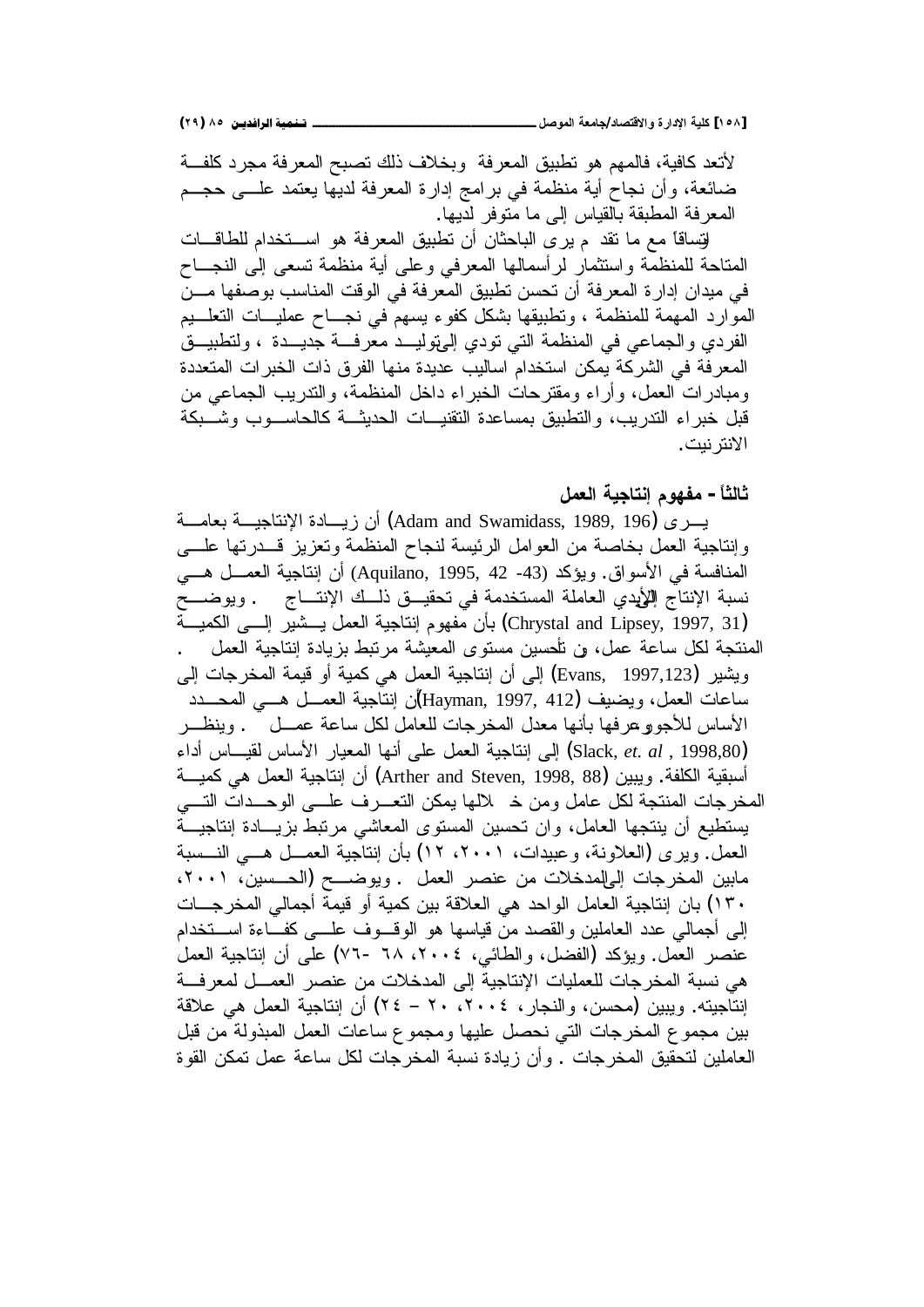**[ÎÒÖ] Əƒšƒƍ¾ƒƍűƃŒ ººººººººººººººººººººººººººººººº...¾ƆŶƃŒŗƒŞœřƈōƍŗżŧŶƆƃŒ ŖŧŒťōŘœƒƄƆŵ**

العلهالملاحصول على مستوى دخل أعلى ومن ثم نحسين مـــستوى معيـــشتهم وعرفها (الطويل، والدباغ، ٢٠٠٥، ٢٠) بأنها العلاقة النـــسبية بـــين المخرجـــات المتحققة خلال فنزة زمنية معينة من جهة ووالعمــل المبــذول فــي تـــ أمين تلــك المخرجات خلال الفترة نفسها من جهة أخرى، أينها عدد الوحدات الـ تي ينتجهـــا المعامل خلال فنرة زيمنية معينة. وتأسيساً على ما نقدم برى الباحثان أن إنتاجية العمل تعــد أحــدى الـــدعائم

الأساسية التي تسهم في النطور الاقتصادي لأية دولة وتحسين المسسنوي المعاشـــي للعاملين لديها، الأمر آلذي يستلزم زيادة الاهتمام بعنصر العمل مـــن قبـــل جميــــع مللراء في مختلف المنظمات و إجراء المزيد من الدراسات لزيـادة إنتاجيـــة هــذا العنصر ِ. ونرى أن إنتاجية العمل هي علاقة قابلة للقياس الكمي بسين المخرجسات المتحققة خلال فترة زمنية معينة من جهة ، والعمــل المبـــذول فـــي تحقيـــق نلـــك المخرجات خلال الفترة نفسهلن جهة أخرى، و من ثم فهي مؤشــــر لقــــدرة إدارة المنظمة وكفاءتها في نشغيل عنصر العمل المناح لها بشكل سليم.

ر ا**بعاً- علاقة عمليات إدارة المعرفة بإنتاجية الع***مل* 

| يري (Schroeder, 1982, 501) أن من العوامل المؤثرة على إنتاجيـــة العمـــل                    |
|---------------------------------------------------------------------------------------------|
| هو التدريب الذي يمكن للعاملين من خلاله الحصول على معرفة جديد       ة تـــساعدهم             |
| في زيادة إنتاجيتهم. ويتفق (Ross, 1995, 310) معه إذ يؤكــد علـــي أن التـــدريب              |
| المستمر للعاملين يساعدهم في الحصول على مهارات ومعلومات جديدة تمكنهم من                      |
| تحسين إنتاجيتهم. ويشير (Mcshane and Glinow, 2000, 20) إلىي أن عمليات إدارة                  |
| المعرفة تسهم في تطوير قدرة الم  نظمة في الحــصول علـــي المعرفـــة وتوزيعهـــا              |
| والانتفاع منها لزيادة إنتاجيتها، و يطلق المنظمات التي نتبع هذا المنهج بالمنظمات             |
| المتعلَّلانفها نتعلَّم من بيئتها الداخلية والخارجية من أجل البقاء والنمو        . ويوضــــح |
| (Alvesson, 1993, 1003)رَأَ عملية تشخيص المعرفة تسهم فـــي تحديـــد ا لمعرفـــة              |
| الملائمة لوضع الحلول للمشاكل التبي نواجه إدارة المنظمة ومنهـــا مـــشكلة زيــــادة          |
| إنتاجية العمل. ويشير  (الصباغ، ٢٠٠٢، ٦) إلى أهمية تشخيص المعرفة الموجودة                    |
| في المنظمة ومحاولة زيادتها لرفع مستوى المهارة والكفاءة عند العاملين من خلال                 |
| حصولهم على المعلومات المطلوبة لزيادة إنتـــاجيتهم. ويبـــين (Prior, 1999, 4) أن             |
| أهداف المعرفة يجب بلورتها بوضوح للعاملين ليتمكنوا من فهمهاوذلك يعد مهمــــا                 |
| لنحسين إنجازهم. ويشير (Vorbeck and Finke, 2001, 48) إلىي أن كفــاءة عمليـــة                |
| توليد المعرفة نتوقف على قدرة المنظمة والعاملين لديها علـــي التعلـــيم و     الاتـــصـال    |
| اللذين يسهمان في تعزيز الإنتاجية. ويرى (Allen, 1997, 71) أن المعرفـــة تكـــون              |
| قابلة للتقادم، وان عمر الخبرة محدود بسبب ظهور التقنيات الجديدة، الأمــــر الــــذي          |
| يستلزم من العاملين في أية منظمة أن يجددوا معرفتهم لتحسين قدرتهم علـــي الأداء               |
| الأفضل. ويشير (Mcshane and Glinow, 2000, 22) إلى أن المنظمــــة يمكــــن ان                 |
| نوزع المعرفة من خلال الندريب الذي يعزز معرفة العاملين فضلاً عـــن نوزيعهـــا                |
|                                                                                             |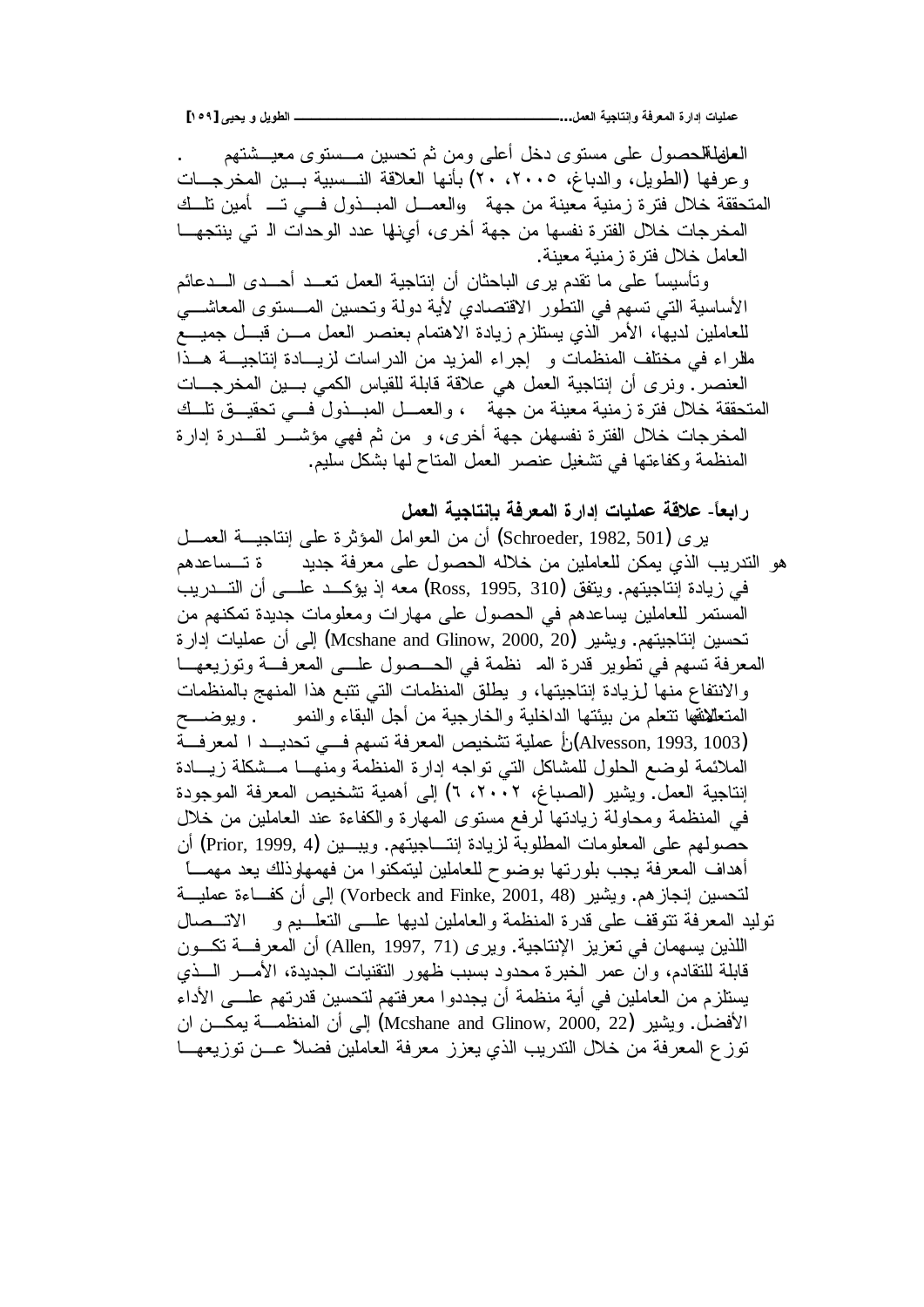**(ÏÖ) ÕÒ ÞNë¢Ë¦×ìÜàN**666666666666666666666666666666666666666666666666666666666666666666666666666666666666666666666666**¾ŮƍƆƃŒŗŶƆœŞ/ťœŮřſƙŒƍ ŖŧŒťƗŒŗƒƄƂ [ÎÓÍ]**

من خلال عمليات الاتصال داخل المنظمة ، لتعزيز قـــدرة العــــاملين فـــي تحـــسين إنتاجيتهم. ويرى (Heisig and Vorbeck, 2000, 119) أن نطبيق المعرفــة يـــسمح بعمليات النعليم الفودي والجماعي الجديدة التي نؤدي إلى ابتكـــار معرفـــة جديـــدة تساعد في تحقيق أهداف المنظمة ومنها زيادة الإنتاجية.

ونَأسيساً على ما نقدم برى الباحثان أن عمليات إدارة المعرفة نعد من العوامل التي لمها علاقةإنتاجية العمل وتؤثر فيها ، وإن العاملين في أيسة منظمسة عنسدما يزجون في دورات ندريبية من جهة ، ويسمح لهم بإكمال دراستهم الجامعية من جهة ثانية، فصلاً عن نوفير المجلات والكتب العلّمية الحديثة في مجال الاختصاص مـــن جهة ثالثة، سوف يساعدهم في نعلم مهارات ومعلومات جُديدة نمكنهم من نحـــسين قدراتهم على إنجاز الأعمال الموكلة لهم بشكل أفضل ومن ثم زيادة إنتاجيتهم.

الجانب الميدان*ي* 

لْبِيانِ العلَاقَةِ والأثرِ بينِ عملياتٍ إدارةِ المعرِفةِ وإنتاجيةِ العملِ يجبِ التحقُّـقِ من صحة الفرضيات التي نؤكد وجود علاقة إرنباط معنوية ونأثير معنوي لعمليات إدارة المعرفة في إنتاجية العمل في المنظمات المبحوثة . وقبل الدخول فسي تحديــد العلاقة والأثر بين متغيرات إنموذج الدراسة، نقدم نبذة مختصرة عن عينة الدراسة:

**ŗŪŒŧťƃŒŗƈƒŵƇŵŖŧŮřŤƆŖŦŕƈ -ĹƙƍŊ** ř»ƆƈŕŸƅŔřƔŷŕƊŰƅŔŚŕƈŴƊƈƅŔƉƈřƊƔŷũŕƔśŦŏ Ƈś **: ŗŪŒŧťƃŒťƒſŘœƆŲƈƆƃŒŻŮƍ .Î** ř»ŬŔũŧƅŔ'nŔũ»ŠƙĻŕƊŔŧƔƈ ƐƏƊƔƊřŴžŕţƈƓžřŬŗƅƛŔƏşƔŬƊƅŔƏ¿ŪżƅŔŵŕųƁƓž :ƓśƕŔƓžŚŕƈŴƊƈƅŔƋŨƍ¿ŝƈśśƏ Ɠ»ž (ƒŧƅƏ) ŘŪƍŕŠƅŔ řŬŗƅƛŔ ŶƊŰƈ - .¿ŰƏƈƅŔşƔŬƊƏ¿ŪŻŶƊŰƈ - .¿ŰƏƈƅŔ .ƉƏƆƔŕƊƅŔŖƔũŔƏŠşƔŬƊřƄũŮ - .ūƊƏƔŞŕţƅŔşƔŬƊřƄũŮ ŕƎƈƍŌŚŕŻƏŬƈƅŔƉƈřƆƈŠƅŚŕƈŴƊƈƅŔƋŨƍũŕƔśŦŔŖŗŬŧƏŸƔƏ (∗)

 : Ɠž řŬŗƅƛŔƏ şƔŬƊƅŔƏ¿ŪżƅŔŵŕųƁƓžĻŕƔŗŬƊŘũƔŗƄƅŔřƔŷŕƊŰƅŔ ŚŕƈŴƊƈƅŔƉƈŕƎƊŏ - .ƐƏƊƔƊřŴžŕţƈ

- جات هذه المنظمات تغطى العديد من الاسواق المحليه في محافظ کأسواق نبنوی ودهوك واربيل وصلاح الدين وغير ها.
	- قدم هذه المنظمات مقارنة بالمنظمات الأخرى في محافظة نينوي. وفيما يأتي تعريف مبسط لمنظمات عينة الدر اسة:

(\*) مقابلة مع مدراء المنظمات قيد الدراسة خلال شهر كانون أول / ٢٠٠٥.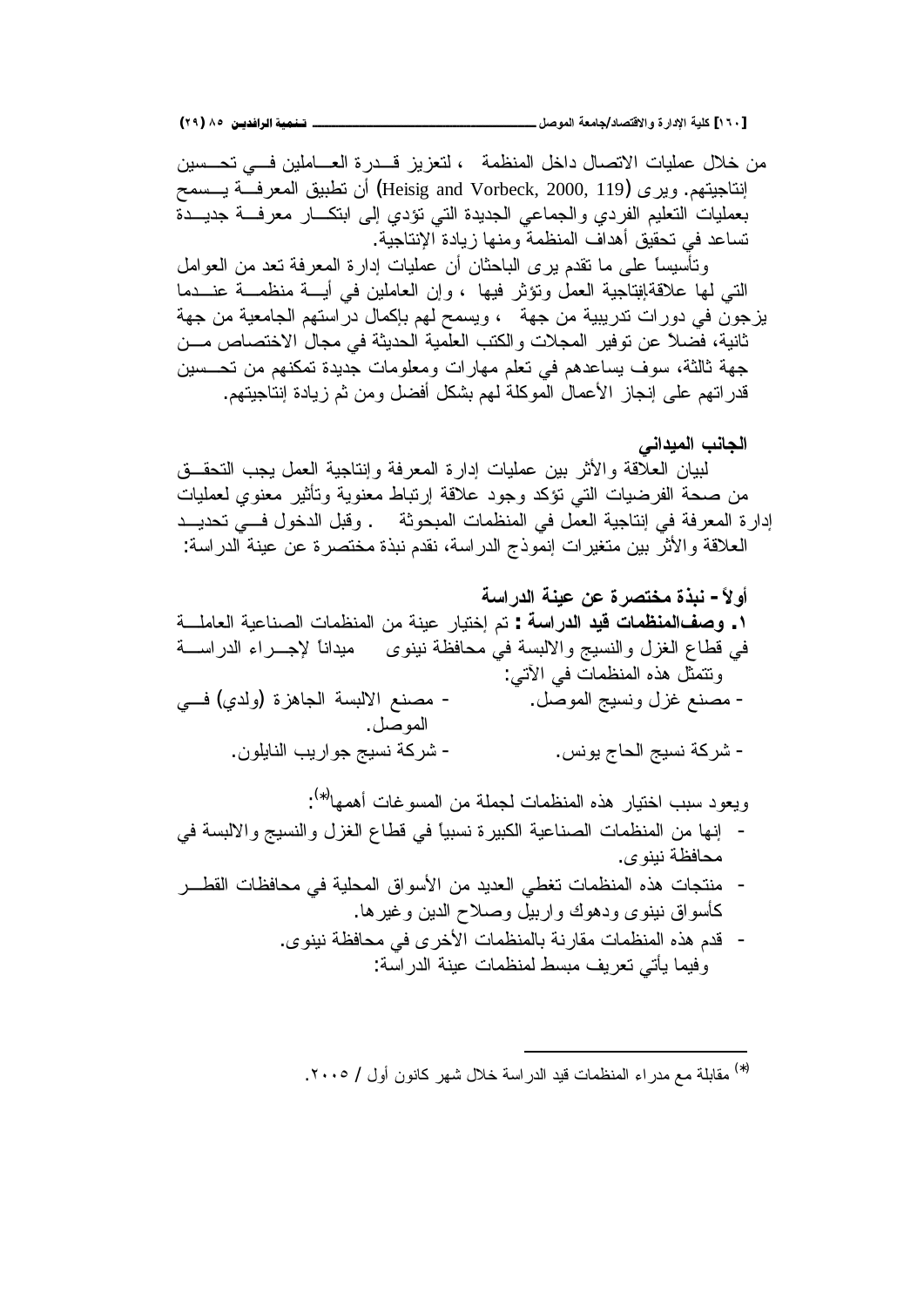| تعريف مبسط لمنظمات عينة الدراسة <sup>(*)</sup>           |                  |                                                   |                      |  |  |  |  |  |  |
|----------------------------------------------------------|------------------|---------------------------------------------------|----------------------|--|--|--|--|--|--|
| المنتجات                                                 | سنة التأسيس      | المنظمة                                           | ت                    |  |  |  |  |  |  |
| الأقمسشة القطنيسة والمطبوعسة<br>والغزول.                 | 1905             | مصنع غزل ونسيج الموصل                             |                      |  |  |  |  |  |  |
| لالبسة الولادية، الا لبسة الرجالية،<br>الالبسة النسائية. | 19AT             | مصنع الالبسة الجـاهزة فـــى<br>الموصل (مصنع ولدي) | $\cdot$ $\mathsf{r}$ |  |  |  |  |  |  |
| الأقمشة واليشماغ.                                        | ۱۹۰۰             | شركة نسيج الحاج بونس                              | $\cdot$ ٣            |  |  |  |  |  |  |
| الجواريسب الرجاليسة والولاديسة<br>و النسائية.            | 190 <sub>A</sub> | شركة نسيج جواريب النايلون                         | . દ                  |  |  |  |  |  |  |

الجدول ۱

**البذة مختصرة عن الأفراد المبحوثين** : تم توزيع ٥٠ استمارة استبانة <sup>(\*\*)</sup> علـــى رؤساء مجالس الإدارات وأعضائها ومدراء الوحدات الرئيسة في في المنظمات قيد الدراسة، وقد نم استرجاع ٤٦ استمارة أي أن نسبة الاستجابة بلغت ٩٢%. وقد تم تصميم هذه الاستبانة ومتغير اتها بالاستفادة من در اســـات ,Macintosh) (1999 و (Heisig and Vorbeck, 2000) و (Stair and Reynclds, 2003) (الطويل، ورشيد، ٢٠٠٥) في أعداد الأسئلة الخاصة بعمليــات إدارة المعرفـــة ودراســـات (Riggs, 1987) و (Noori and Radford, 1995) و (الفرحــــان، والطراونة، ١٩٩٧)، (الطويل، والدباغ، ٢٠٠٥) في إعداد الأســئلة الخاصـــة بإنتاجية العمل ويشير الجدول ٢ إلى عدد الاستمارات الموزعة على الأفسراد المبحوثين في المنظمات عينة الدراسة.

## الجدول ۲

| توزيع استمارات الاستبانـة على الأفراد المبحوثين في المنظمات عينـة الدراسـة |  |  |  |
|----------------------------------------------------------------------------|--|--|--|
|----------------------------------------------------------------------------|--|--|--|

| نسبة الاستجابة             | الاستمارات<br>المستلمة | الاستمارات<br>الموزعة | المنظمة                        |  |
|----------------------------|------------------------|-----------------------|--------------------------------|--|
|                            |                        |                       | مصنع الغزل والنسيج في الموصل   |  |
| 97.9                       |                        |                       | مصنع الالبسة الجاهزة في الموصل |  |
| $\Lambda$ $\vee$ . $\circ$ |                        |                       | شركة نسيج الحاج يونس           |  |
| $\ddot{\phantom{1}}$       |                        |                       | شركة نسيج جواريب النايلون      |  |
|                            |                        | $\circ$ .             | المجمو ع                       |  |

ويشير الجدول ٣ إلى سنوات خدمة الأفراد المبحوثين كونها تكتــسب أهميـــة كبيروتجعفها مؤشراً يدل على نراكم الخبرة . ويتبين من الجهول ٣ أن ٨٢,٧%

- <sup>(\*)</sup> الكر اس التعريفي للمنظمات قيد الدر اسة.
- (\*\*) إنموذج استمارة الاستبانة في الملحق (١).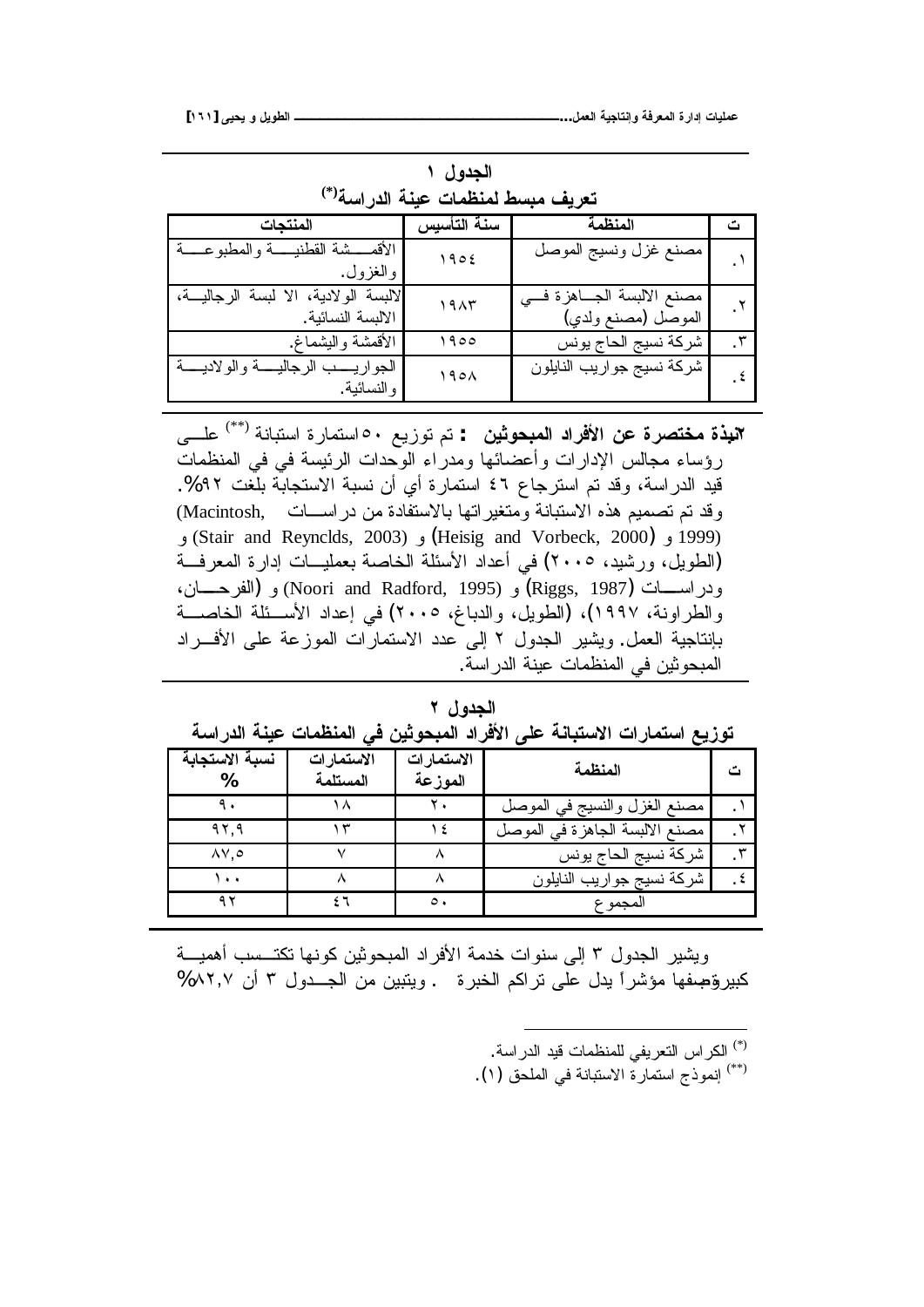**(ÏÖ) ÕÒ ÞNë¢Ë¦×ìÜàN**666666666666666666666666666666666666666666666666666666666666666666666666666666666666666666666666**¾ŮƍƆƃŒŗŶƆœŞ/ťœŮřſƙŒƍ ŖŧŒťƗŒŗƒƄƂ [ÎÓÏ]**

ممن نزيد خدمتهم في المنظمات قيد الدراسةعن ١٠ سنوات، وذلــك يمكـــنهم مـــن إعطاء نصور واضح عن المتغيرات الخاصة بعمليات إدارة المعرفة وإنتاجية العمل علمي مستوى منظماتهم.

الجدول ۳ سنو ات خدمة الأفر اد المبحو ثبن

|  |  |  | 1 - - 1 - - ١   1 - - ١٥   - - ١٢   - - ٢٧   7 + - - ١٢   قاعش                                                                                                                                                                                                                                                                                                                |  |  |  |
|--|--|--|-------------------------------------------------------------------------------------------------------------------------------------------------------------------------------------------------------------------------------------------------------------------------------------------------------------------------------------------------------------------------------|--|--|--|
|  |  |  | العدد   %   العدد   %   العدد   %   العدد   %   العدد   %   العدد   %                                                                                                                                                                                                                                                                                                         |  |  |  |
|  |  |  | $\left[\begin{array}{c c c c c c} \lambda & \lambda & \tau \end{array}\right]$ $\left[\begin{array}{c c c} \gamma & \gamma & \gamma \\ \gamma & \gamma & \eta \end{array}\right]$ $\left[\begin{array}{c c c} \gamma & \gamma & \tau \\ \gamma & \eta & \tau \end{array}\right]$ $\left[\begin{array}{c c c} \gamma & \tau & \tau \\ \gamma & \eta & \tau \end{array}\right]$ |  |  |  |

ويشير الجدول ٤ إلى تحصيلهم الدراسي، ويتبين مـــن الجـــدول أن ٨٤,٨ % مذهم يحملون مؤهلا علمياً جيداً يمكنهم من فهم مكونات استمارة الاستبانة والنعامل معها نعاملاً علمباً.

الجدول ٤ التحصيل الدر ا*سي* للأفر اد المبحو ثين

| ماجستير ودكتوراه |       | بكالوريوس    |       | ٦À  | دبلوم  | إعدادية |      |  |
|------------------|-------|--------------|-------|-----|--------|---------|------|--|
| %                | العدد | %            | العدد | %   | العدد  | %       | لعدد |  |
|                  | س     | w<br>$\circ$ |       | . . | $\sim$ | ه ،     | ۰. o |  |

**œƌřœƒŰŧżƍŗŪŒŧťƃŒŜŦƍƆƈōŧœƒřŤŒ -Ĺœƒƈœś**

للتعرف على طبيعة علاقة عمليات إدارة المعرفة وتأثيرها في إنتاجية العمـــل في المنظمات قيد النتواسخصص هذا المحور للتحقق من مدى سريان الإ� نموذج الافتر اضبي للدر اسة وبالشكل الاتبي:

**¾ƆŶƃŒŗƒŞœřƈōƍŗżŧŶƆƃŒ ŖŧŒťō ŘœƒƄƆŵƇƒŕŗſƚŶƃŒ .Î**

بعرض الجدول ٥ نتائج علاقات الارتباط بين عمليات إدارة المعرفة وإنتاجية العملفي المنظمات قيد الدرا سة، إذ يشير إلى وجود علاقات ارتباط معنوية موجبة بين المتغير ات المستقلة مجتمعة لممليات إدار ة المعر فة ) و المتغير المعتمد (إنتاجيـــة العمل). وبلغت قيمة الارتباط للمؤشر الكلي ٠,٧٢. ويتضح من علاقات الارتبــاط بين كل عملية من عمليات إدارة المعرفة وإنتاجية العمل الأتبي:

٬ و جود علاقة ار تباط معنوية بين عملية تشخيص المعر فة وإنتاجية الع*مـــ*ل، إذ بلغت فيمة الارتباط ٠,٥٢. وتلتقي هذه النتيجة مع دراسة (السصباغ، ٢٠٠٢) التبي نؤكد على أهمية تشخيص المعرفة الموجودة في المنظمة والعمل علسي زيادتها من اجل تحسين مستوى المهارة والكفاءة للعا مطين من خلال حصولهم على المعلو مات المطلوبة لزيادة إنتاجيتهم.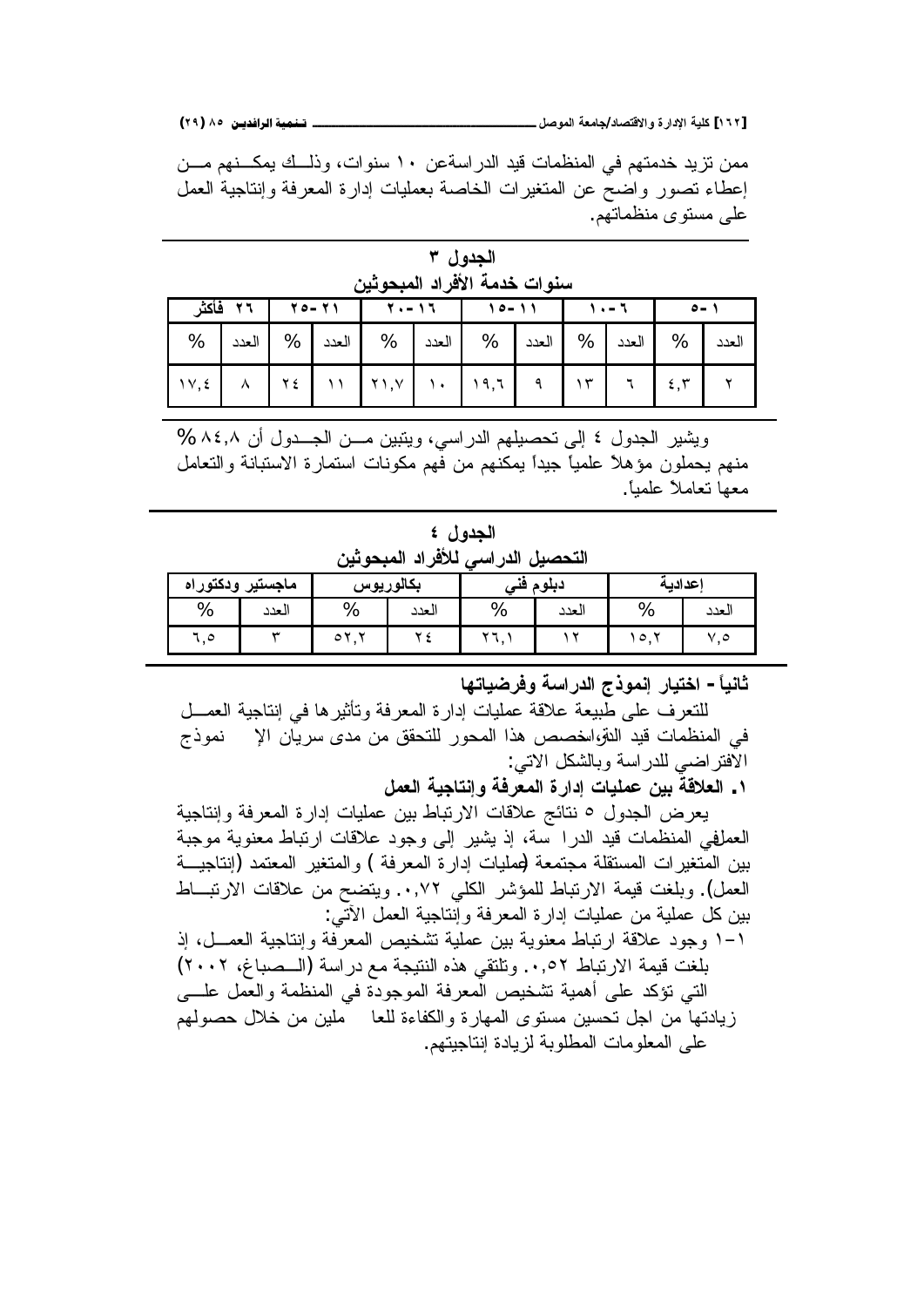| العلاقة بين عمليات إدارة المعرفة وإنتاجية العمل<br>فى المنظمات قيد الدراسة <sup>(*)</sup> |                                       |  |  |  |  |  |  |  |
|-------------------------------------------------------------------------------------------|---------------------------------------|--|--|--|--|--|--|--|
| إنتاجية العمل                                                                             | المتغير المعتمد<br>المتغيرات المستقلة |  |  |  |  |  |  |  |
| $*$ 0۲                                                                                    | تشخيص المعرفة                         |  |  |  |  |  |  |  |
| $*$ . 1.                                                                                  | تحديد أهداف المعرفة                   |  |  |  |  |  |  |  |
| $*$ vo                                                                                    | نوليد المعرفة                         |  |  |  |  |  |  |  |
| $*$ . $Y$                                                                                 | خزن المعرفة                           |  |  |  |  |  |  |  |
| $*$ . 19                                                                                  | نوزيع المعرفة                         |  |  |  |  |  |  |  |
| $* \cdot \cdot \cdot$                                                                     | تطبيق المعرفة                         |  |  |  |  |  |  |  |
| $*$ . YY                                                                                  | المؤشر الكلبي                         |  |  |  |  |  |  |  |

**Ò¾ƍťŞƃŒ**

- ا -وللجود علاقة ارتباط معنوية بين عمل ية تحديد أهداف المعرفة وإنتاجية العمل، إذ بلغت قيمة الارتباط .٠,٦٠ ونتثمير هذه العلاقة إلـــي أن تحديــد أهــداف المعرفة بوضوح للعللين سيسهم في تحسين إنتاجيتهم . وتتفق هذه النتيجة مع رأي (Prior, 1999) الذي أوضح وجود علاقة بين بلورة أهــداف المعرفــة بوضوح للعاملين وتحسين إنجازهم.
- ×−۳ وجود علاقة ارتباط معنوية بين عملية توليد المعرفة وإنتاجية العمل، إذ بلغت قيمة الارتباط ٠,٧٥، ويشير ذلك عن إلى الاهتمام بعملية توليد المعرفة يؤدي الِّي زيادة إنتاجية العمل. ونتفق هذه النتيجة مـــع رأي ,Vorbeck and Finke) (2001 الذي يؤكد على أن قدرة المنظمـــة والعـــاملين لــــديها علــــي النعلـــيم و الاتصال اللذين يسهمان في تعزيز إنتاجية العمل .
- ا -ويمجود علاقة ارتباط معنوية بين عم لية خزن المعرفة وإنتاجية العمل، إذ بلغت قيمة الارتباط ٠,٧١. ويفصح ذلك عن أن اهتمام إدارة المنظمة بعملية خـــزن المعرفة سوف يسهم في تعزيز إنتاجية العمل لديها من خلال عمليـــة توزيــــع المعرفة عليهم.
- {جَهِدَ عَلَاقَةَ لرَّتَبَاطُ مَعْنُويَةٌ بَيْنَ عَمَلَيَةٌ نَوزَيْعِ الْمَعْرِفَةِ وَإِنْتَاجِيَــة العَمـــل بلغت قيمة الارتباط ٠,٦٩. ويكشف ذلك عن أن اهتمام إدارة المنظمة بعملية نوزيع المعرفة على العاملين لديها يؤدي إلىزيادة إنتـــاجيتهم . ونتفـــق هـــذه النتيجة مع ر أي (Mcshane and Glinow, 2000) الذي يؤكد على أن المنظمة التي نوزع المعرفة على العاملين لديها من خلال ء مليات الندريب والاتــصال سنغزز من معرفة العاملين وقدرتهم ومن نم نحسين إنتاجيتهم.

<sup>(∗)</sup> الجدول من إعداد الباحثين في ضوء نتائج الحاسوب الالكتروني.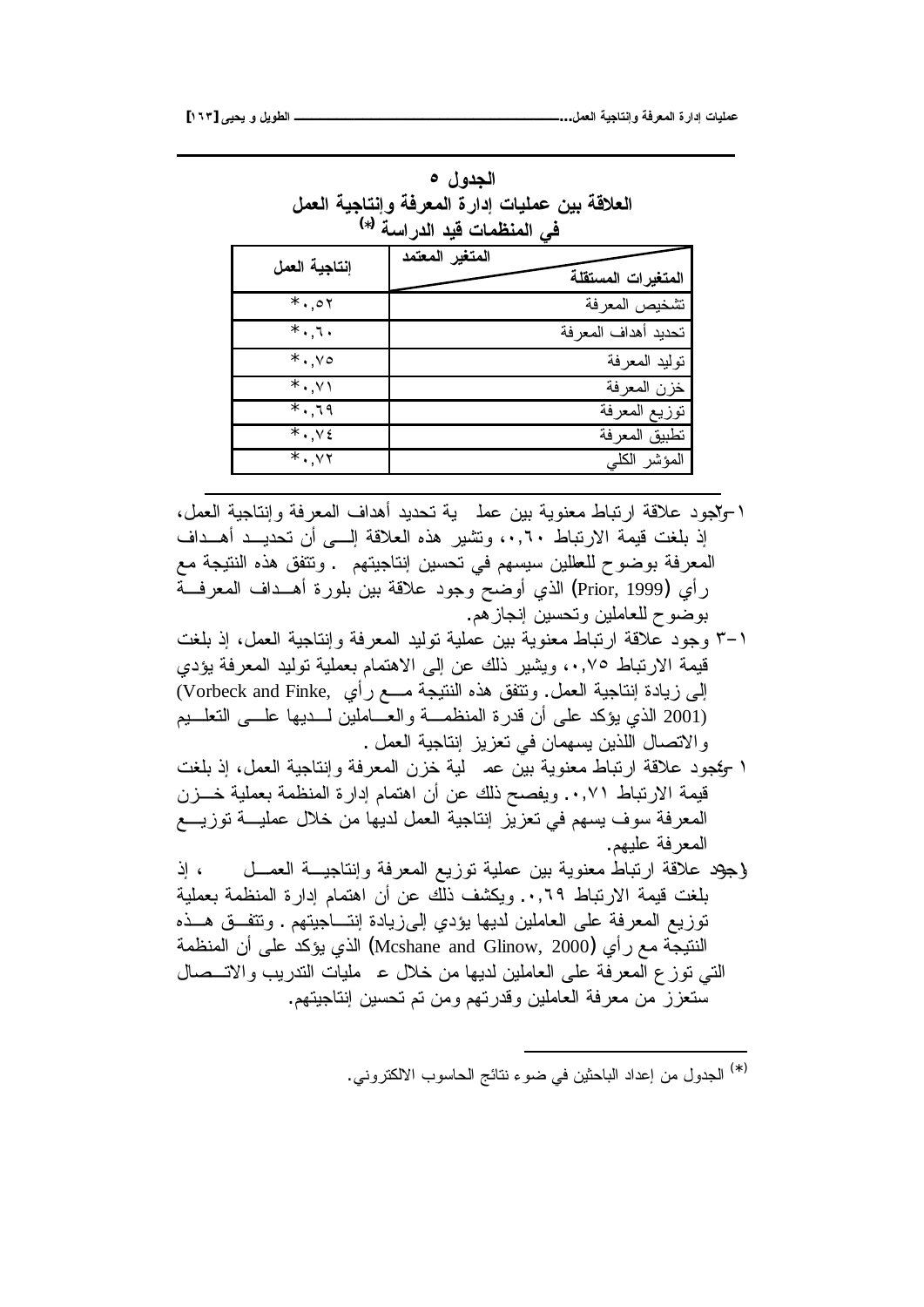**(ÏÖ) ÕÒ ÞNë¢Ë¦×ìÜàN**666666666666666666666666666666666666666666666666666666666666666666666666666666666666666666666666**¾ŮƍƆƃŒŗŶƆœŞ/ťœŮřſƙŒƍ ŖŧŒťƗŒŗƒƄƂ [ÎÓÑ]**

٬ - ٦ وجود علاقة ارتباط معنوية بين عملية تطبيق المعرفة وإنتاجيـــة العمـــل، إذ بلغت قيمة الارتباط ٠,٧٤. ويشير ذلك إلى أن تطبيق المعرفة بـــشكل ســـليم بؤدي إلى زيادة إنتاجية العمل. ونلتقي فه النتيجـــة مـــع ر أي Heising and) Vorbeck, 2000) اللذين يؤكدان على أن تطبيق المعرفة يسهم بتعزيز عمليات النعلم الجديدة التي نـ قود اللوكار معرفة جديدة نساعد في زيادة الإنتاجيـــة ونَأسيساً على ما سبق يمكن قبول فرضية الدراسة الرئيسة الأولى والفرضيات الفر عية المنبثقة عنها على مستوى المنظمات قيد الدر اسة.

الحدول ٢ تأثير ع*م*ليات إدارة المعرفة ف*ي* إنتاجية الع*مل في* المنظمات قيد الدراسة

| F          |                                                                                                                          |                         |                                                 | عمليات إدارة المعرفة               |                  |                   |                                     |                              |                      | /المتغير ات<br>لمستقلة |  |
|------------|--------------------------------------------------------------------------------------------------------------------------|-------------------------|-------------------------------------------------|------------------------------------|------------------|-------------------|-------------------------------------|------------------------------|----------------------|------------------------|--|
| الجدولية   | المحسوبة                                                                                                                 | $\mathbb{R}^2$          | تطبيق<br>المعرفة                                | توزيع<br>المعرفة                   | خزن<br>المعرفة   | توليد<br>المعرفة  | تحديد<br>أهداف<br>المعرفة           | تشخيص<br>المعرفة             | B <sub>0</sub>       | المتغير                |  |
|            |                                                                                                                          |                         | <b>B6</b>                                       | B <sub>5</sub>                     | <b>B4</b>        | B <sub>3</sub>    | B <sub>2</sub>                      | B1                           |                      | المعتمد                |  |
| $Y, Y \in$ | ٤٢                                                                                                                       | $\cdot$ , $\wedge$<br>٧ | $*$ $\cdot$ , $\gamma \gamma$<br>$(1, 0 \cdot)$ | $*$ . $\gamma$ 2<br>$(0, \lambda)$ | $*$ ,10<br>(5,1) | $*, 19$<br>(0, 1) | $*$ , $*$<br>$(\circ, \circ \cdot)$ | $*, \wedge \wedge$<br>(5,97) | $\cdot$ , $\wedge$ 9 |                        |  |
|            | (*) نَشْيَر إلى قَيْمَة (T) المحسوبة.<br>$(5.79)$ df<br>$\mathfrak{z}$ $\mathfrak{z}$ = N<br>و P⊵ ∘۰,۰<br>$\overline{9}$ |                         |                                                 |                                    |                  |                   |                                     |                              |                      |                        |  |

**¾ƆŶƃŒŗƒŞœřƈōƑżŗżŧŶƆƃŒŖŧŒťōŘœƒƄƆŵŧƒśŋř .Ï**

يعرض الجدول ٦ نأثير عمليات إدارة المعرفة في إنتاجية العمل على مستوى المنظمات قدد الدر اسة.

يبين الجدول ٦ تأثير عمليات إدارة المعرفة بوصفها متغيرات مـــستقلة فـــي إنتاجية العمل كمتغير معتمد ويدعم ذلك قيمة (F) المحسوبة والبالغة ٤٢ وهي اكبر من قيمتها الجدولية البالغة ٢,٣٤ عند درجتي حرية (٦، ٣٩) ومـــستوى معنويـــة ۰٫۰۰ ويستدل من معامل التحديد (?R) أن ۰٫۸۲ من التباين في إنتاجيـــة العمـــل نفسر ه عمليات إدار ة المعرفة . ومن متابعة معاملات بيتــا (B) و اختيــار (T) لمهــا يتضح أن عملية تطبيق المعرفة تسهم بشكل أكبر في هــذا التــأثير وبنــسبة ٠,٢٧ وبلغت قيمة (T) المحسوبة ٦,٥٠ ، وهي قيمة معنوية أكبر من قيمتهــا الجدوليـــة البالغة ١,٦٨ عند درجتي حرية (٦، ٣٩) وبمستوى معنوية ٠,٠٠. وتلتقـــي هــذه النتيجة مع ر أي (Heising and Vorbeck, 2000) الذي يؤكد أن تطبيـــق المعرفـــة بسهم في إبتكار معرفة جديدة تساعد في تحقيق أهــداف المنظمـــة ومنهـــا زيـــادة الإنتاثعيةجاء تأثير عملية توزيع المعرفة في إنتاجية العمل بالدرجة الثانيـــة ، إذ بلغت نسبة تأثير ها ٠,٢٤ وبلغت قيمة (T) المحسوبة ٥,٨١ و هي قيمة معنوية أكبر من قيمتها الجدولية البالغة ١,٦٨ عند درجتي حرية (٢٩، ٦) وبمــستوى معنويـــة ٠٫٠٥ ونلتقى هذه النتيجة مع ما ذهب اليه (Mcshane and Glinow, 2000) مـــن أن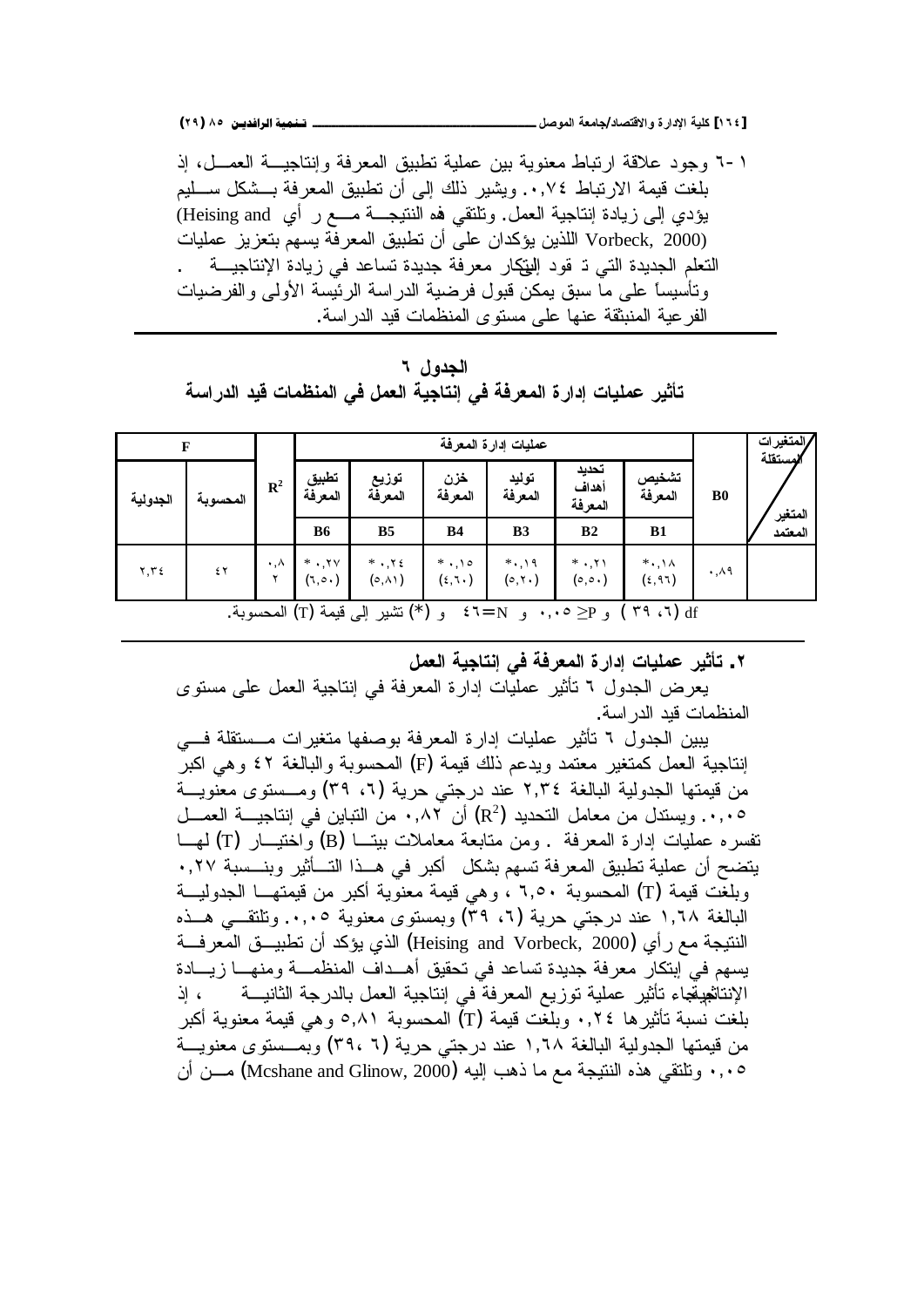**[ÎÓÒ] Əƒšƒƍ¾ƒƍűƃŒ ººººººººººººººººººººººººººººººº...¾ƆŶƃŒŗƒŞœřƈōƍŗżŧŶƆƃŒ ŖŧŒťōŘœƒƄƆŵ**

عملية نوزيع المعرفة من خلال الندريب والاتصال يعزز مــن معرفــة وقـــدر متــ تنهم العاملين على تحسين إنتاجيتهم . وجاء تأثير عملية تحديد أهداف المعرفة في إنتاجية العمل بالدرجة الث الثة وبنسبة ٠,٢١ وبلغت قيمة (T) المحسوبة ٥,٥٠ وهي قيمـــة معنوية أكبر من قيمتها الجدولية البالغـــة ١,٦٨ عنـــد درجتـــي حريــــة (٦، ٣٩) وبمستوى معنوية ٠,٠٥. وتلتقي هذه النتيجة مع ما ذهب إليه (Prior, 1999) من أن أهداف المعرفة يجب بلورتها للعاملين في المنظمة حتى يتمكنوا مسمن فهمهـــا بـــشكل سليم والعمل على تحسين إنجازهم . ثم جاء تأثير عملية توليد المعرفة فـــي إنتاجيـــة العمل بالدرجة الرابعة وبنسبة ۰٬۱۹ وبلغت قيمة (T) المحسوبة ٥٬۲۰ وهي قيمة معنوية أكبر من قيمتها الجدولية البالغـــة ٦٨, اعنـــد درجتـــي حريـــة (٣٩، ٢) وبمستوى معنوية ٠,٠٥. وتتفق هذه النتيجة مع رأي (Vorbeck and Finke, 2001) واللذين بؤكدان على أن كفاءة عملية نوليد المعرفة نتوقف على قدرة العاملين فسي المنظمة على التعلم والاتصال لزيادة إنتاجيتهم . وجاء تأثير عملية تشخيص المعرفة في إنتاجية العمل بالدرجة الخامسة وبنسبة ٠,١٨ وبلغت قيمة (T) المحسوبة ٤,٩٦ وهي قَيمة معنوية أكبر من قيمتها الجدولية البالغة ١,٦٨ وبمستوى معنوية، وتتفــق هذه النتيجة مع ر أي (الصباغ، ٢٠٠٢) الذي يؤكد أهمية تــشخيص المعرفـــة فـــي المنظمة ومحاولة زيادتها لتحسين مهارة وكفاءة العاملين لزيسادة إنتساجيته بم وجساء تَأْثِيرِ عَمَلَيَة خزَّنِ المعرفةفي إنتاجية العمل وبالمرتبة الأخيرة وبنسبة ٠,١٥ وبلغت قيمة (T) المحسوبة ٤,٦٠، وهي قيمة معنوية أكبر من قيمتهـــا الجدوليـــة البالغـــة ١,٦٨ وبمستوى معنوية ٠,٠٥. وقد يعود سبب تأثير هذه العملية بنسبة قليلة السي اهتمام المدراء بهذه العملية كان أقل نسبياً من إهتماماتهم بعمليـــات إدارة المعرفـــة الأخرى نتيجة عدم قدرة بعض في المنظمات قيد الدر اسةعلى إدامة قاعدة المعرفـــة بكلفة اقتصادية<sup>(\*)</sup>. واتساقاً مع ما تقدم يمكـــن قبـــول الفرضــــية الرئيـــسة الثانيـــة والفرضيات الفرعية المنبثقة عنها على مستوى المنظمات فيد الدر اسة.

- الاستنتاجات والتوصيات أو لأ – الاستنتاجات نوصل الباحثان إلى مجموعة من الاستتاجات الميدانية ونتمثل في الأتي : ١. غالبية الأفرادقيد الدراسلةم خبرة جيدة في مجال عمل منظماتهم ، مما يمكنهم من إعطاء تصور واضح عن عمليات إدارة المعرفة وإنتاجيـــة العمـــل علــــي مستو ی منظماتهم.
- ۲ . بحمل غالبية الأ فر اد قيد الدر اسة مؤ هلاً در اسياً جيداً بمكنهم من فهم المتغيـــر ات في إستمارة الاستبانة والتعامل معها بشكل سليم.

<sup>(\*)</sup> مقابلـــة مـع المـ دـواء المفوضين لشركتي الـحاج يونس ونسيـــــج جواريب النـايلون بتاريخ ٣−  $7.77/12$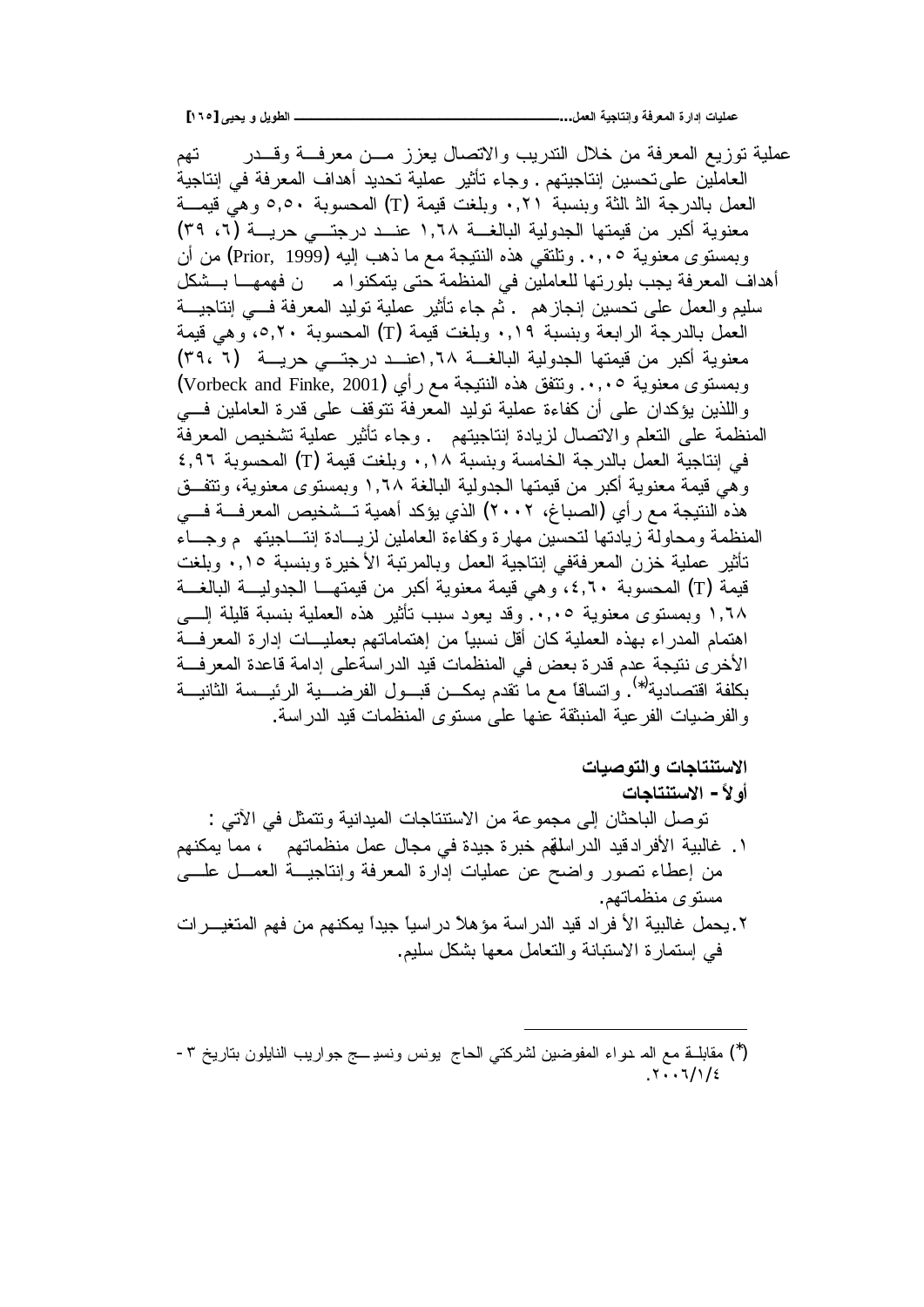٣. أوضحت نتائج تحليل الارتباط وجود علاقة إرتباط معنوية موجبة بين عمليـــات إدارة المعرفة وإنتاجية العمل ، إذ ارتبطت العمليـــات المعتمـــدة فـــي الدراســـة (تشخيص المعرفة، وتحديد أهداف المعرفة، وتوليد المعرفة، وخزن المعرفــة، وتوزيع المعرفة، وتطبيق المعرفة) مع إنتاجية العمل بعلاقـــة معغنويـــة موجبـــة ويدل ذلك على النرابط المنطقي بين هذه المتغيرات. ٤ كشفت نتائج تحليل الانحدار عن وجود تأثير معنوي لعمليـــات إدارة المعرفـــة مجتمعة في إ نتاجية العمل، فضلاً عن وجود تأثير معنـــوي لكـــل عمليـــة مـــن عمليات إدارة المعرفة بصورة منفردة في إنتاجية العمل.

**ŘœƒŮƍřƃŒ -Ĺœƒƈœś** في ضوء ما نوصلنا إليه من نتائج وما بنبي من إستتناجات وجدنا من المفيــد نقديم التوصيات الأتية:

- امن الضروري بمكان دراسة مضامين الفكر الإ داري والإنتاجي وتعميقمها فيمـــا ينصل بعمليات إدارة المعرفة وإنتاجية العمل ، لما لذلك من إسهام وتعزيز لقدرة المنظمات قيد الدراسة في تحقيق إنتاجية عمل أفضل يضمن لهـــا تحقيـــق أداء أفضل بساعدها على البقاء والنمو .
- ۲. زيادة إهتمام إداراتالمنظمات قيد الدراسة بعمليات إدارة المعرفة المعتمدة فـــي دراستنا لما لمها من علاقة ونأثير في إنتاجية العمل على مستوى المنظمات قيــد الدر اسة.
- ٣. نرصين جوانب القوة في المنظمات قيد الدراسة فيمـــا يتعلـــق بعمليــــات إدارة المعرفة وإنتاجية العمل وتهيئة جميع متطلباتها.
- ٤سنتِمار عمليات إدارة المعرفة في إسناد المهارات والقدرات الإبداعية للمـــدراء و العاملين في|لمنظمات فيد الدر اسة والمشاركة في المعرفة المنولــدة وســـهولة الوصول إلى هذه المعرفة واستخدامها في زيادة إنتاجية العمل في المنظمات قيد الدر اسة.
- ه . نوسيع العلاقة بين إداراتالمنظمات قيد الدراسة وأساتذة الجامعــة والـ معاهــد الْفَنية من خلال الاستمرار بإقامة الدورات والندوات والمؤتمرات العلميـــة فــــى مجالات عمليات إدارة المعرفة وإنتاجية العمل بهدف تحسينها باستمرار .

المرا**جع** او لأ – المر اجع باللغة العربية

أكل(م الطويل، وحكمت رشيد، أثر نقانة المعلومات في عمليات إدارة المعرفة : دراسة ميدانية في عينة من الشركات الصناعية في محافظة نينوي، مجلة بحوث مستقبلية العدد ، ١ ، كلية الحدباء الجامعة، الموصل، جمهورية العراق،٢٠٠٥.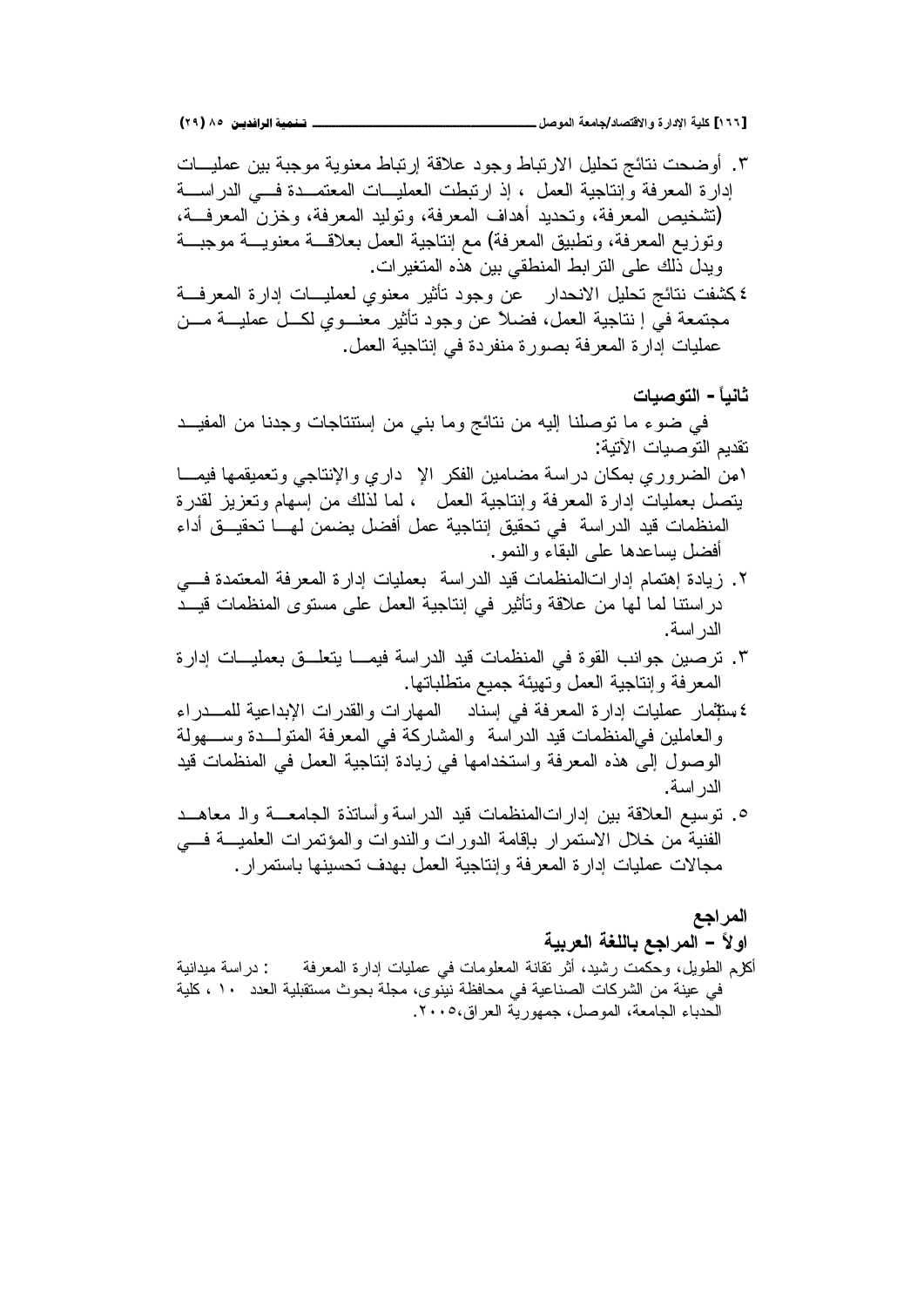**[ÎÓÔ] Əƒšƒƍ¾ƒƍűƃŒ ººººººººººººººººººººººººººººººº...¾ƆŶƃŒŗƒŞœřƈōƍŗżŧŶƆƃŒ ŖŧŒťōŘœƒƄƆŵ**

- ۲ أكرم الطويل، ومحمد الدباغ، أثر بعض قرارات الإنتاج والعمليات في إنتاجية العمل، مجلة بحوث مستقبلية، العدد ١١ ،مركز الـ دراسات المستقبلية،كلية الـحدباء الجامعة، الموصـــل، جمهورية العراق، ٢٠٠٥.
- ۳. أمل الفرحان، ومحمد الطراونة، أثر التكنولوجيا والبحث والنطوير والندريب علـــي إنتاجيـــة مؤسسات القطاعين العام والخاص في الاردن : دراسة تحليلية مقارنة، مجلة دراسات، العلوم الادارية، المجلد ٢٤ ، الحدد ١ ،١٩٩٧.
- ٤. جوزيف باداركو، حلقة المعرفة كيف تتنافس الشركات من خلال التحالفات الاســـتراتيجية، خلاصات كتب المدير ورجل الأعمال، (شعاع)، القاهرة، مصر ١٩٩٢.
- °. حسام طالب الكيالي، إدارة المعرفة بين فرص النجاح ومخاطر الفشل لإدارة الجودة الشاملة، جامعة الزقينوالأردنية الخاصة، كلية الاقتصاد والعلوم الإدارية، المؤتمر العلمي الـــسنوي الرابع، ٢٠٠٤ .
- ٦ رايموند ملكيود، نظم المعلومات الإدارية : تعريب سرور علي ابراهيم، دار المريخ للنـــشر، الرباض، ۲۰۰۰.
- ٧. سعد العنزي، ونغم حسيقِهلس رأس المال الفكري بين النظرية والنطبيق، مجلَّـــة العلـــوم الاقتصادية والإدارية، العدد ٣١، المجلد التاسع، جامعة بغداد، ٢٠٠٢.
- خلاح الدين عواد الكبيسي، إدارة المعرفة وأثرها في الإبداع التنظيمي : دراسة إســنطلاعية مقارنة لعينة من شركات القطاع الصناعي المختلط، أطروحة دكتوراه فسي إدارة الأعمـــال، كلية الإدارة والإقتصاد، الجامعة المستنصرية، بغداد،غير منشورة،٢٠٠٢.
- ٩. عبد الكريم محسن، وصباغ النجار، إدارة الإنتاج والعمليات "، مكتبة الذاكرة، عمان، الأردن، . $\mathsf{Y} \cdot \cdot \mathsf{E}$
- ١ . على سليم العلاونة، ومحمد عبيدات، واقع إنتاجية العمل في شركة البوتاس العربية والعوامل الْمُؤثِّرة فيها: دراسة ميدانية، مجلَّة العلوم الإقتصادية والإدارية، العدد ١٧،٢٠١.
- ۰۱۱ عماد عبد الوهاب الصباغ، إدارة المعرفة ودورها في إرســاء أســس مجتمـــع المعلومـــات العربي، المجلة العربية للمعلومات، المجلد الثالث والعشرون، العدد الثاني،٢٠٠٢.
- مِصار ابو دية، إطار مقترح لإدارة المعرفة في المستــشفيات الأ ردنيـــة، جامعـــة الزيتونـــة الأردنية الخاصة، كلية الاقتصاد والعلوم الإدارية، المؤتمر العلمي السنوي الــدولي الرابـــع، إدارة المعرفة في العالم العربي، عمان، الأردن، ٢٠٠٤.
- ۱۳. غسانالعمري، و عبد الستار العلي مفهوم خريطة المعرفة : دراسة استعراضــــية تحليليـــة، جامعة الزيتونة للأننية الخاصة، كلية الاقتصاد والعلوم الإدارية ، المؤتمر العلمي الـــسنوي الرابع، إدارة المعرفة في العالم العربي، عمان، الاردن،٤٠٠٤.
- ٤ اقتيبة صبحي الخيرو ، ووسن جلال فتاح، أثر بعض مكوناتدارة المعرفــة فـــي عمليـــات القيادة نالاية، المؤتمر العلمي السنوي الدولي الرابــــع: إدارة المعرفة في العالم العربي، كلية الاقتصاد والعلوم الادارية، جامعة الزيتونة الاردنية، ٢٠٠٤.
- ١٥. مؤيد عبد الحسين الفضل، ويوسف الطائي، "إدارة الجودة الشاملة من المستهلك إلى المستهلك (منهج كمي)، ط١، مؤسسة الوراق للنشر، عمان، الاردن،٢٠٠٤.
- ١٦محمد ابديوي الحسين،مقدَّمة في إدارة الإنتاج والعمليـــات، " ط١، دار المنــــاهج، عمــــان، الأردن،١٠٠١
- Yلمحمد السياني، المعرفة المعلوماتية والإدارة الالكترونية : الأهمية الإقتصادية المنز ايدة لإدارة المعرفة في المنشر أت الحديثة، المؤتمر العلمي السنوي الثالث لكلية العلوم الإدارية والماليسة، جامعة فبلادلفبا الار دنبة،١٠٠١.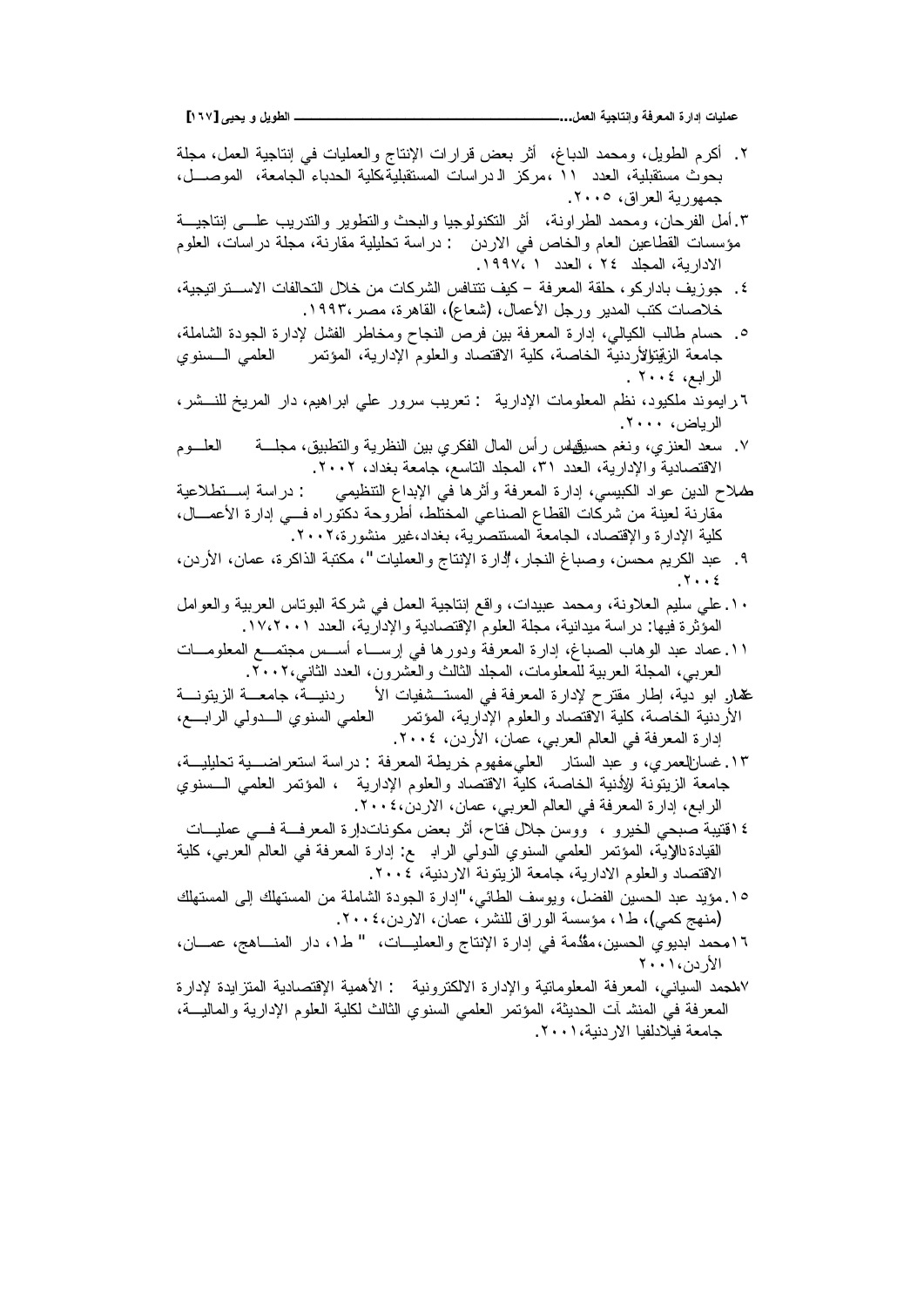- 1. Alec K. Chrystal, and Richard G. Lipsey, Economics For Business and Management, Oxford university press Inc, U.S.A. 1997.
- 2. Ali K Gupta and Govindara JanV., Knowledge Flows With In Multinational Corporations, Strategic Management Journal, Vol. 21, No. 4, 2000.
- 3. Ann Macintosh, Knowledge Management, [Available at http:/WWW.Aiai. Ed.Uk/ alm/Kaminks.htm],1999.
- 4. Chuck Seeley and Bill Dietrick, Crafting A Knowledge Management Strategy, Knowledge Management Review, Vol. 3, iss.1, 2000.
- 5. Corey Wick, Knowledge Management and Leadership Opportunities for Technical Communicators, Technical Communication, Vol., 47, issue. 4, November, 2000.
- 6. David N. Hayman, Economic, 4th. Ed, Mc Graw Hill, Inc, U.S.A., 1997.
- 7. Everett E. Adam and Paul M. Swamidess, Assessing Operations Management From A Strategic Perspective, Journal of Management, Vol. 15, No. 2, 1989.
- 8. Hamid Noori, and Rusell Radford, Operations Management, 1st. Ed, Mc Graw Hill, Inc, N.Y., U.S.A., 1995.
- 9. Jain Vorbeck and Finke L., Motivation and Competence for Knowledge Management in: Mertins, K and Heising, P. and Vorbeck. Knowledge Best Practices in Europe, springer verlag Berlin. Heidelbery: Germany, 2001.
- 10. James A. Obrien, Introduction To Information System, Mc- Graw Hill companies Inc, USA, 1997.
- 11. James L. Riggs, Production System Planning Analysis and Control", 4<sup>th</sup>. Ed. John and Sons, N.Y., U.S.A., 1987.
- 12. James R. Evans, Production/ Operation Management, 5th. Ed, west publishing, U.S.A., 1997.
- 13. Jan Duffy, Knowledge Management: to Be or Not to Be?" Information Management Journal, January, 2000.
- 14. Joel Loomis, Knowledge Management and Generation, Rough Notes, Vol. 143, issue.12, 2000.
- 15. Joel Ross, Total Quality Management, "2nd. Ed, Library of Congress, U.S.A., 1995.
- 16. John Hermans, Catch The Knowledge Management Ware, Library Journal, Vol. (1), Sepetember: 1, 1999.
- 17. John Prior, An Introduction to Knowledge Management, [www.onlinefile.Com./journal.pdf,](http://www.onlinefile.Com./journal.pdf,) 1999.
- 18. Kenneth C. Loudon, and Jane P. Loudon, Knowledge Management and Generation", Rough Notes, Vol. 43, issue.12, 2000.
- 19. Lubit Roy, Tacit Knowledge and Knowledge Management, The keys to sustainable competitive Advantage, Organizational Dynamics, Vol. 29, No.4, 2001.
- 20. Mast Alvesson, Organization: As Rhetorigi Knowledge Intensive Firms and The Strugcie With Ambrgutty Journal Management Studies, Vol. 30, No. 6, 1993.
- 21. Mertins Kai, Heising, Peter, Vorbeck, Jens, (2001), Knowledge Management, Concepts and Best Practices in Europe, Springer verlag, Berlin.
- 22. Micheal C. Davis, Knowledge Management, information strategy, the Executive Journal, Vol (15), issue (1), 1998.
- 23. Micheal. E.D Koeig, Education for Knowledge Management, Information Ferric and use, Vol. 19, issue.1, 1999.
- 24. Mike Burk, Knowledge Management: Every One Benefits By Sharing Information, public roads, Nov-Dec, 1999.
- 25. Mike Verespej, Knowledge Management System or Culture, Interactive Week, Vol. 248, issue 15, 1999.